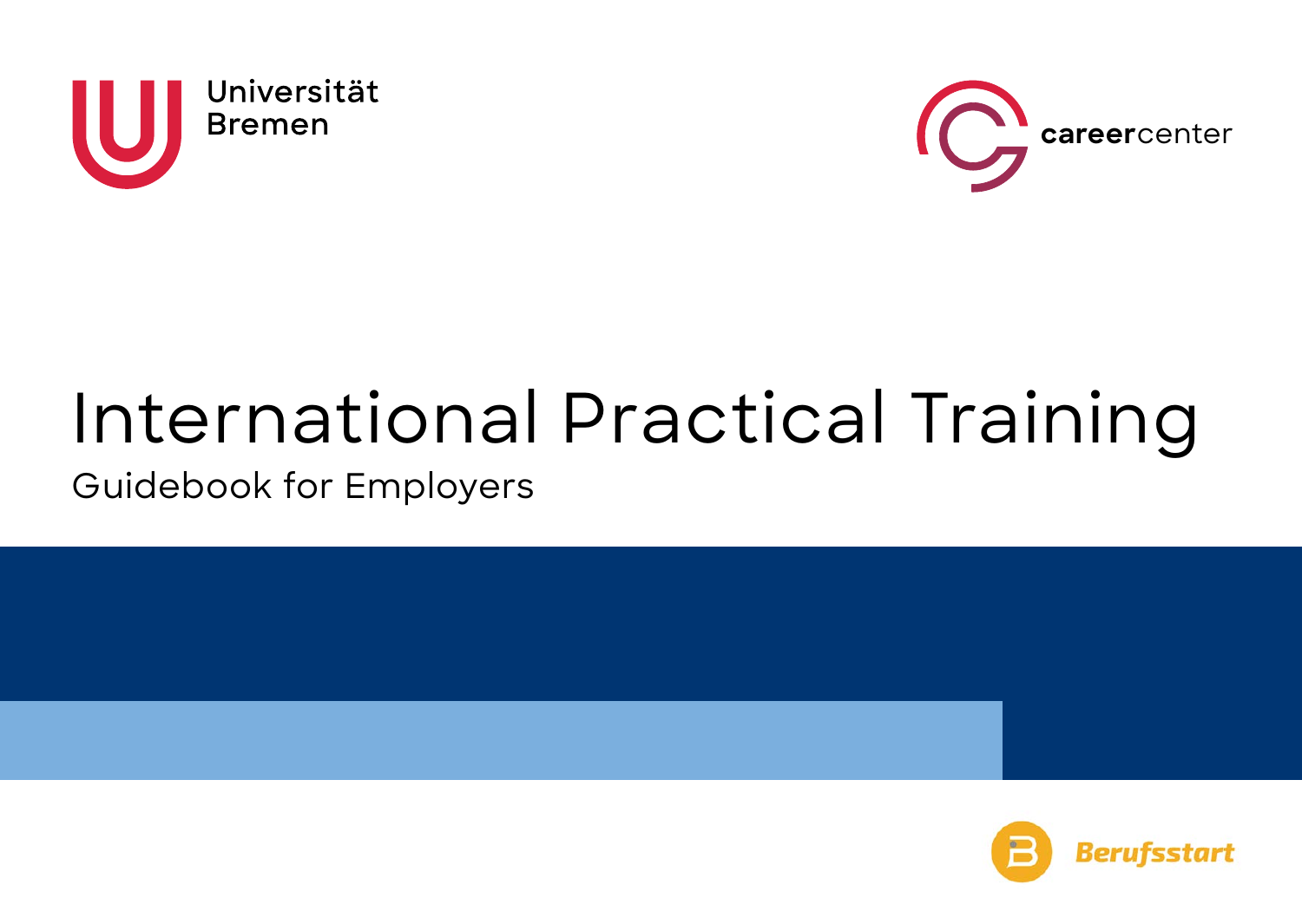# **Impressum**

**Herausgeber:in**  Career Center | Universität Bremen

**Autor:in:**  Thomas Obieglo † Angela Schütte

**Redaktion:**  Petra Droste, Angela Schütte

**Layout:** Uni Druckerei Bremen

**Stand:** 09/2021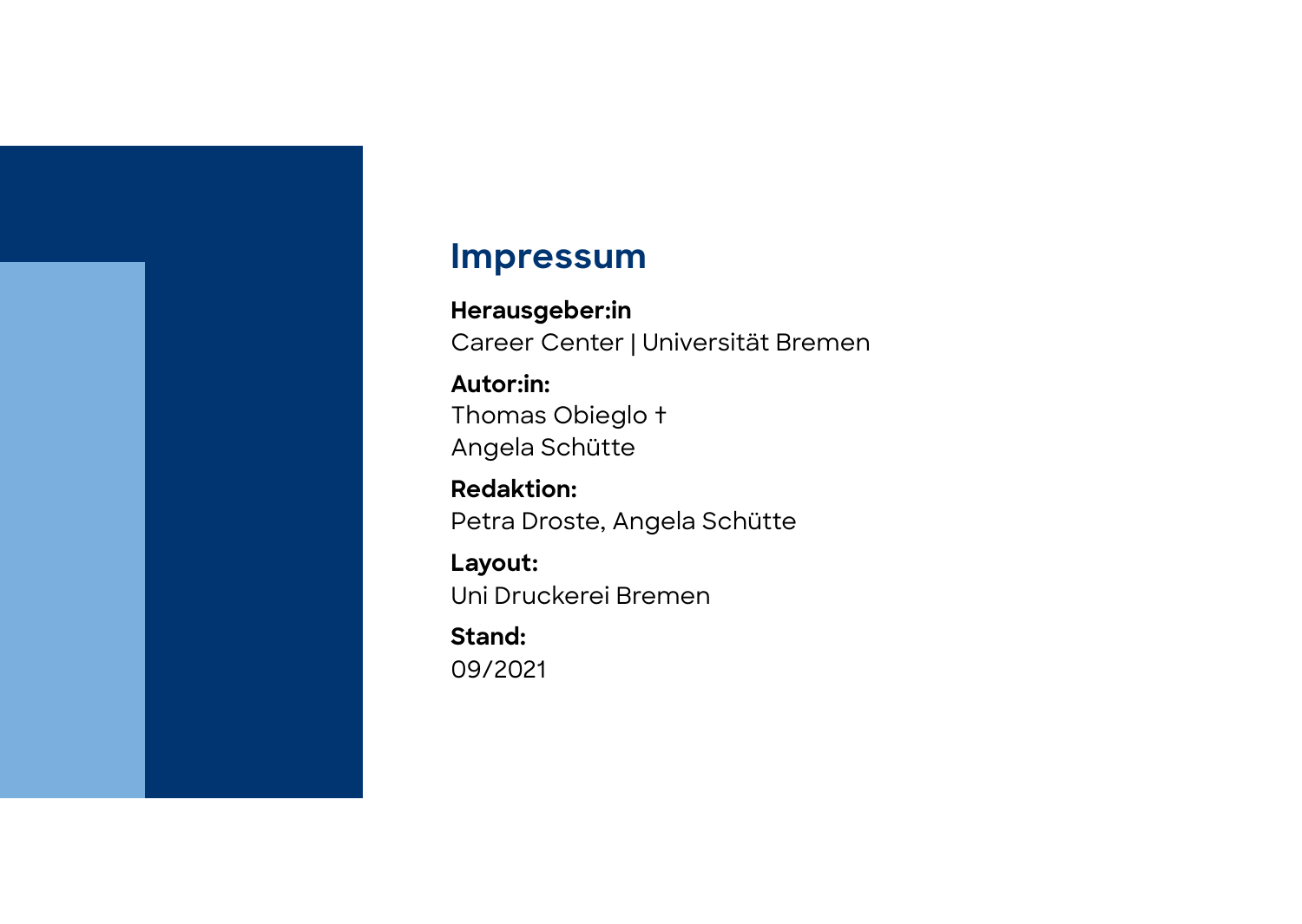# **Contents**

| Combined Training, also serving the preparation of scientific papers  15 |  |
|--------------------------------------------------------------------------|--|
|                                                                          |  |
|                                                                          |  |
|                                                                          |  |
|                                                                          |  |
|                                                                          |  |
|                                                                          |  |
|                                                                          |  |
|                                                                          |  |
|                                                                          |  |
|                                                                          |  |
|                                                                          |  |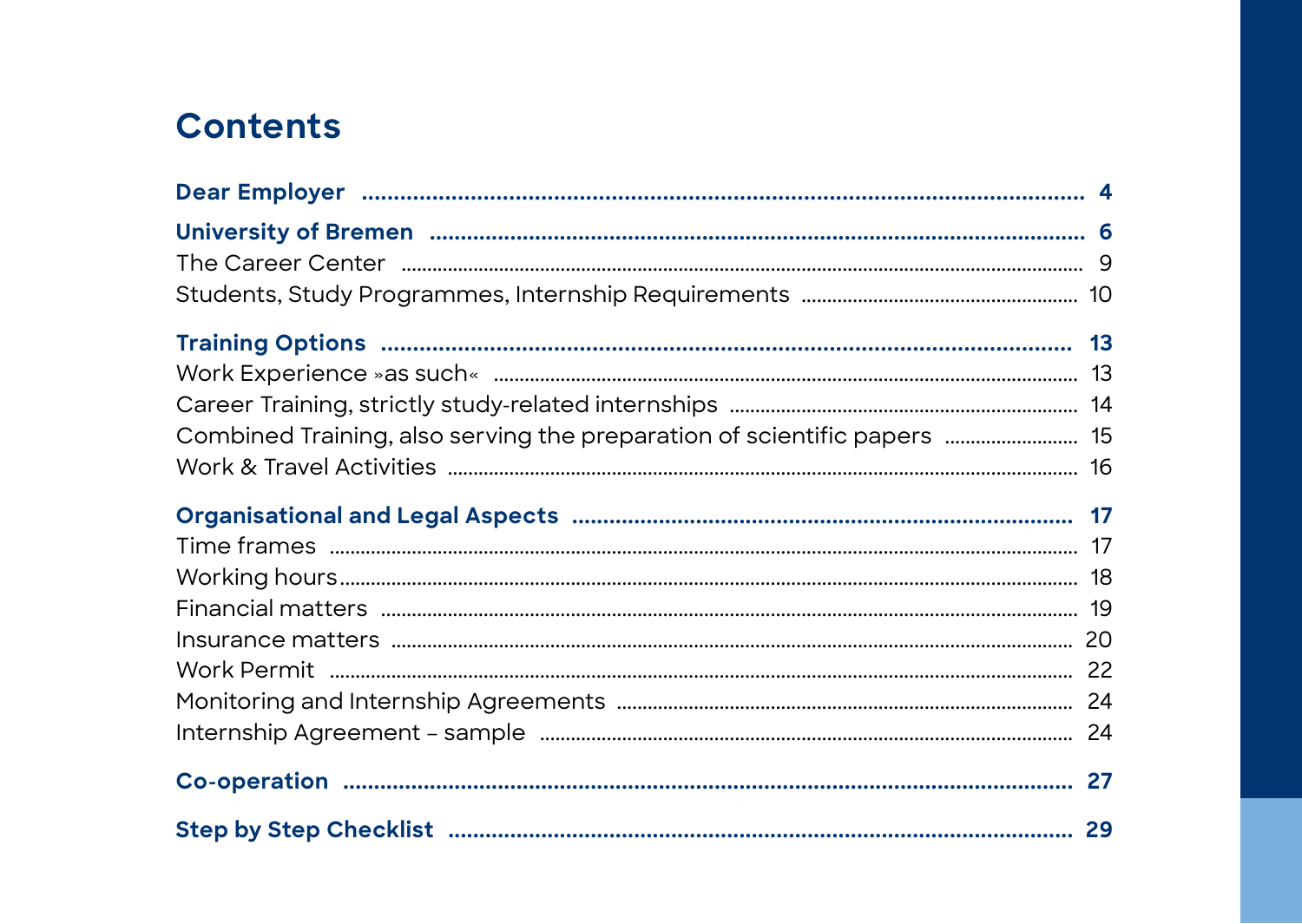## <span id="page-3-0"></span>**Dear Employer**

When you are reading this introductory internship manual, you have most likely been approached by a student from Bremen, who is interested in working for your company as an intern. International work experience is regarded as one of the essential elements of our curricula at the University of Bremen. For years, we have been encouraging our students to complement their academic studies by actively pursuing practical training opportunities, at home and abroad. Feedback from companies from all over the world has shown that these international internship endeavours are turning out as a mutually rewarding experience for all parties involved.

First of all, we would like to emphasise how grateful we are for your time and effort in dealing with the information presented here. When we decided to put together this brochure for the University of Bremen students, we were very much aware of the fact that international practical training periods for them fully depend on the interest and openness of employers across the globe. By taking on an intern from Bremen, you are significantly helping them to fulfil an important educational requirement. This booklet explains to potential employers the mutual benefits of having interns in their teams, as well as the relevant ways, objectives, and procedures for hiring a student intern. In the following pages, you will find information about the University of Bremen and its students, the goals of study-related practical training, the organisational framework for interns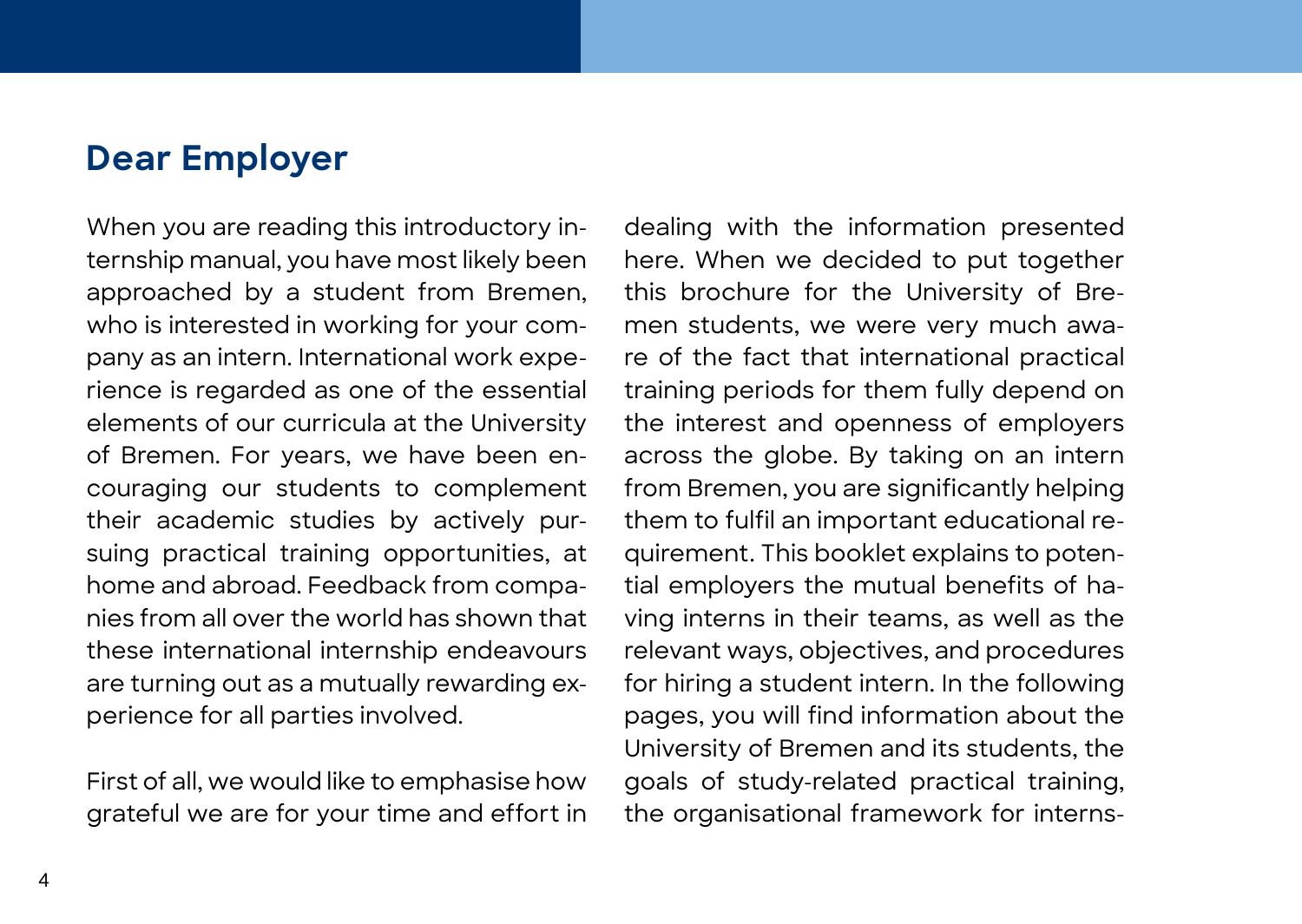hip periods, and the expectations which both, students and faculty, have for a successful practical training abroad.

By clarifying all of these aspects, we hope to make the whole process and its implications more transparent. This will make your decision easier, as you will see that strengthening your workforce with a student intern from Bremen can be very rewarding to all parties. The University of Bremen's Career Center, the publisher of this brochure, will be there to support you and answer any questions that may arise in your decision-making process, and that may be exceed dialogue with the student. Primarily, communication about a potential practical training opportunity will be between the students and employers,

while the students will discuss the outcome of that dialogue with their advisors in Bremen. This way, administrative aspects regarding the students' study programmes will be kept to a minimum for emplovers. The University of Bremen strongly believes that applying for an internship is part of the educational experience. We therefore encourage students to make their own arrangements and to select and approach companies and organisations by themselves. As part of this process, we are once again grateful for the time you invest in reading through this chapter.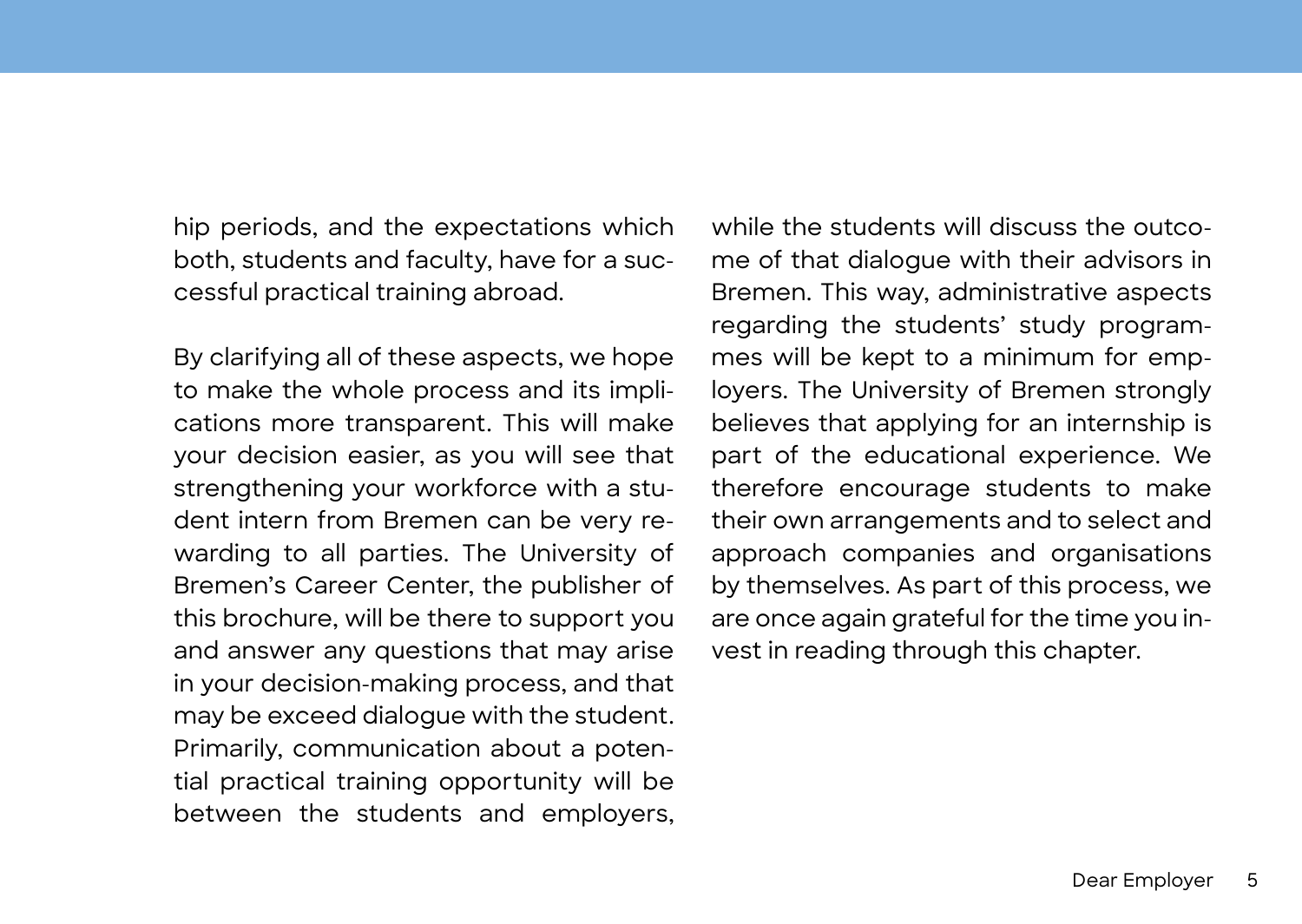# <span id="page-5-0"></span>**University of Bremen**

Bremen and Bremerhaven are located in the north-western part of Germany, close to Hamburg. Together they form the smallest of the 16 German federal states, with a population of more than 680,000 and a historically-grown feeling of independence, which may well be founded in Bremen's role as one of the leading Hanseatic Cities.

Higher Education, in various shapes and institutions, has a long tradition in Bremen, while the University of Bremen as an innovative and future-oriented institution was only founded in 1971. It is a modern university with a lively student population of 19,200 in 2020, two-thirds of which chose to come to Bremen from all over Germany and the world. With about 13% of Bremen's students coming from more than 100 nations, the university lives up to its vision of being a truly international place for young people and scientists to study and develop.

Over nearly five decades, the University of Bremen has realised its founding objectives to the fullest. The ground-breaking »Bremer Modell« from the founding days has been instrumental in helping the university to become a shining sample and leading champion of modern university education in Germany and its basic features: »…for example interdisciplinary study and research, research-based teaching projects, orientation to practice, and responsibility towards society. These have since [the beginning days] been augmented by new aims like internationalisation, opportunities for junior scien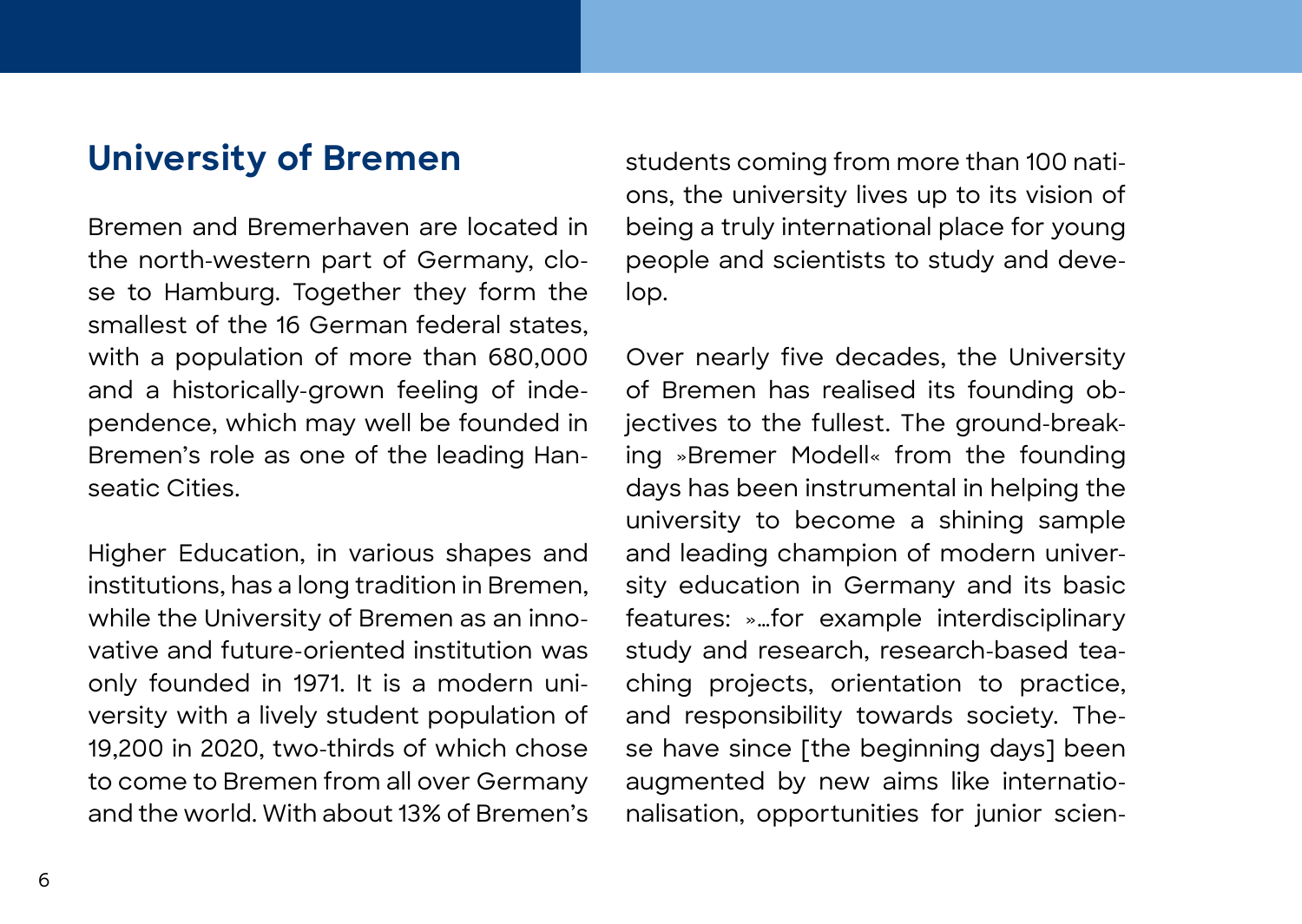tists and scholars in structured post-graduate programmes, gender equality, and an added sense of purpose as a 'learning institution'«. This is how the university describes itself on its homepage, which we invite you to visit should in case you want to find out more:

#### **→ [https://www.uni-bremen.de/en/univer](https://www.uni-bremen.de/en/university/profile)[sity/profile](https://www.uni-bremen.de/en/university/profile)**

A wide array of subjects, ranging from natural and engineering sciences to social sciences and humanities are not only attracting great numbers of highly motivated and competent students, but have also proven to be taught at the highest standards possible. These standards have attracted numerous partners, such as research institutes and high-tech companies, to closely co-operate with the university and adding to its success and breadth of opportunities. Hundreds of those partners are located on the university's spacious campus or in the famous adjacent Technology Park. The University of Bremen has earned itself a high reputation, both in research and teaching. From 2012 to 2019 the University of Bremen was ranked among the country's top ten universities in the campaign for excellence (Exzellenz Initiative) run by the German government, which resulted in a number of new state-funded research assignments and teaching opportunities. Both, research and study options »made in Bremen«, are the grounds for Bremen's ever-growing reputation in the academic world, and in the professional world, too. Students studying in Bremen experience sounds traditional teaching combined with new-media didactics. Bremen has been early in investigating and integrating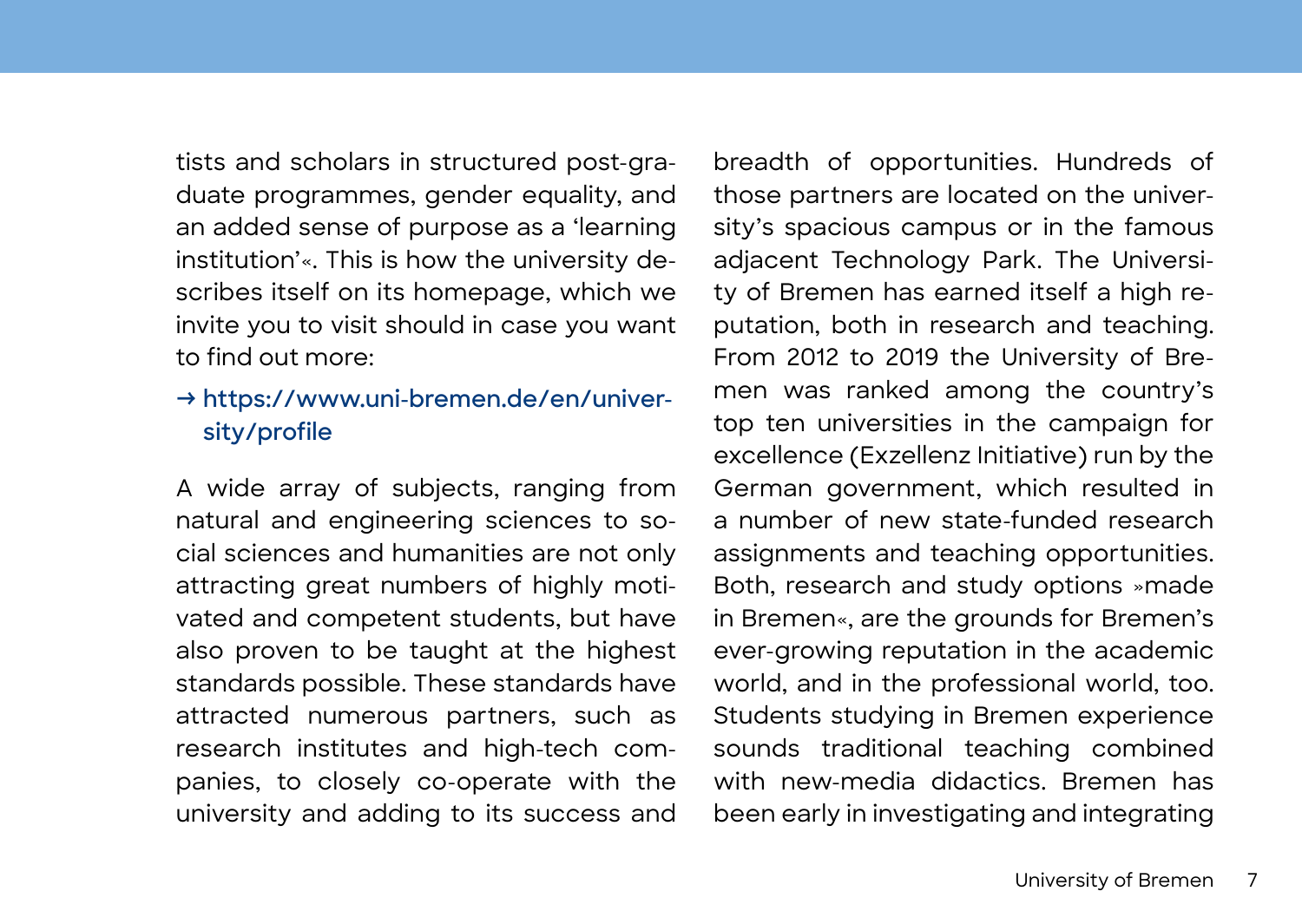E-learning opportunities into its syllabuses. Therefore students are enjoying a university education that is

- ‒ modern & innovative
- ‒ practice-oriented
- ‒ scientifically sound and state of the art
- ‒ international-minded (hundreds of ongoing international partnerships)
- ‒ comprehensive, with General Studies being part of the syllabus

With its Strategy 2018 to 2028, the University of Bremen is again taking concrete steps to further develop this successful model.

Consequently, international experience and the chance for students to apply what they have learned in »real life« have become an integral part of the University of Bremen's study programmes. An internship abroad is therefore a very important element for students. The university's approach and objective is to support and encourage students to pursue this aim very seriously. As a potential employer for an intern from Bremen, you can expect to meet students of the highest calibre and motivation. They have been well prepared to not only gain from, but also to contribute to the work and global atmosphere of the company that offers them a practical training opportunity.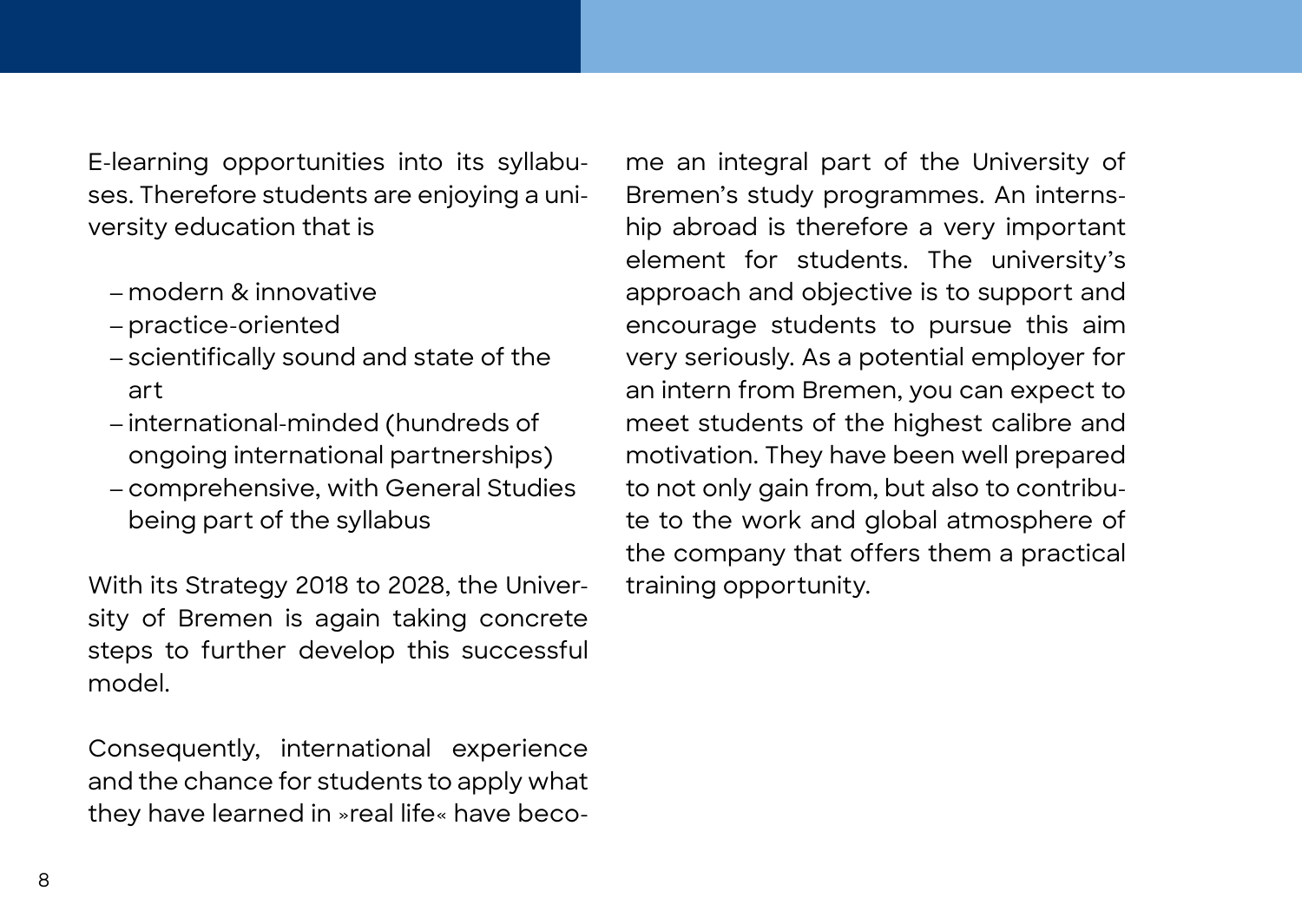#### <span id="page-8-0"></span>**The Career Center**

Preparing students for their entry into a work enviroment has been defined as the major and foremost task of the Career Center. The Career Center works as a joint enterprise of university staff and the Federal Labour Agency. Often described as an interface between science and the corporate world, the Career Center has been offering students stepping stones from theory into practice for almost two decades now. A wide range of support services enables students to make their ways into the working world, where they apply in practice what they have learned during their studies. Work experience periods during their time as students, as well as the entry into professional life after finishing university, are the Career Center's two major objectives.

To qualify students for this, Career Center staff together with external instructors train students in areas such as »how to present oneself and apply for jobs«, »international work experience options, and how to identify them«, »intercultural orientation«, »self-assessment techniques« or »basic business knowledge for everybody«. These and other courses and seminars offered on a regular basis. as well as personal counselling and advice, complement our students' scientific education and partly even carry credits in the general studies area. This is why you can expect students and graduates from the University of Bremen to approach your company or organisation with a broad working life related knowledge base and a good command of »soft skills«. They are ready to face the challenges of real work and very eager to make the most out of it.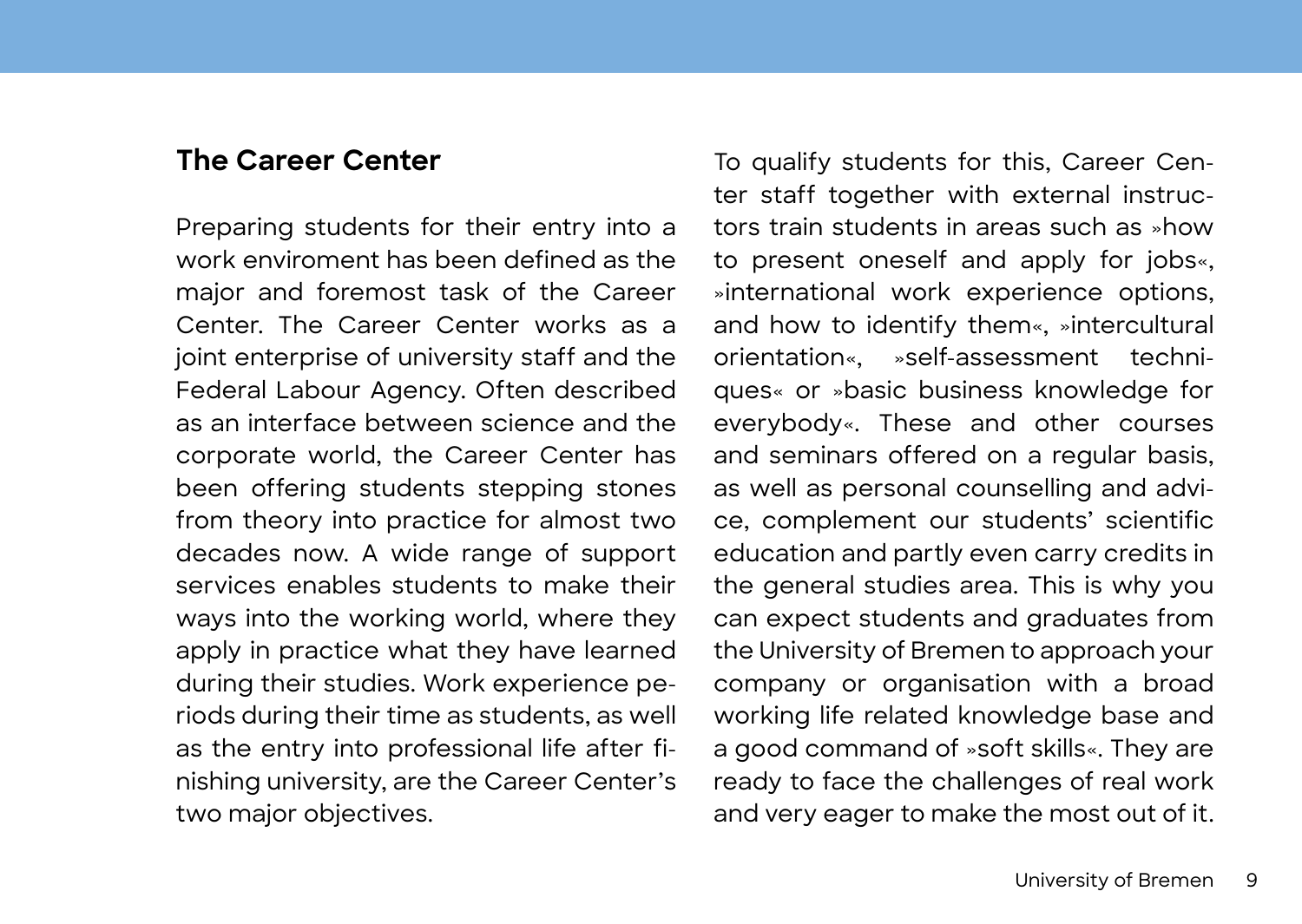<span id="page-9-0"></span>Over the years, many employers have found that the Career Center's activities help them to find the right people at the right time. They advertise their needs in the online matching platform that is part of the services offered at the University of Bremen, through the Career Center. This service is run in co-operation with a nationwide professional network focussing especially on young academics. Offers for graduates, assistants, postgraduates, interns, working students, student assistants as well as vacation / part-time jobs and student research projects can be published in our Online Job Fair. To have a look at the employers' gateway to our ›Job Fair‹, please go to:

**→ [https://www.uni-bremen.de/en/](https://www.uni-bremen.de/en/career-center/employers/job-portal) [career-center/employers/job-portal](https://www.uni-bremen.de/en/career-center/employers/job-portal)**

### **Students, Study Programmes, Internship Requirements**

To achieve Bachelor's or Master's degrees students at the University of Bremen choose from a diverse range of subjects and programmes which are taught by the following faculties, which are also offering Ph.D. programmes:

- ‒ Faculty 01: Physics/Electrical Engineering
- ‒ Faculty 02: Biology/Chemistry
- ‒ Faculty 03: Mathematics/Computer Science
- ‒ Faculty 04: Production Engineering Mechanical Engineering & Process **Engineering**
- ‒ Faculty 05: Geoscience
- ‒ Faculty 06: Law
- ‒ Faculty 07: Business Studies and Economics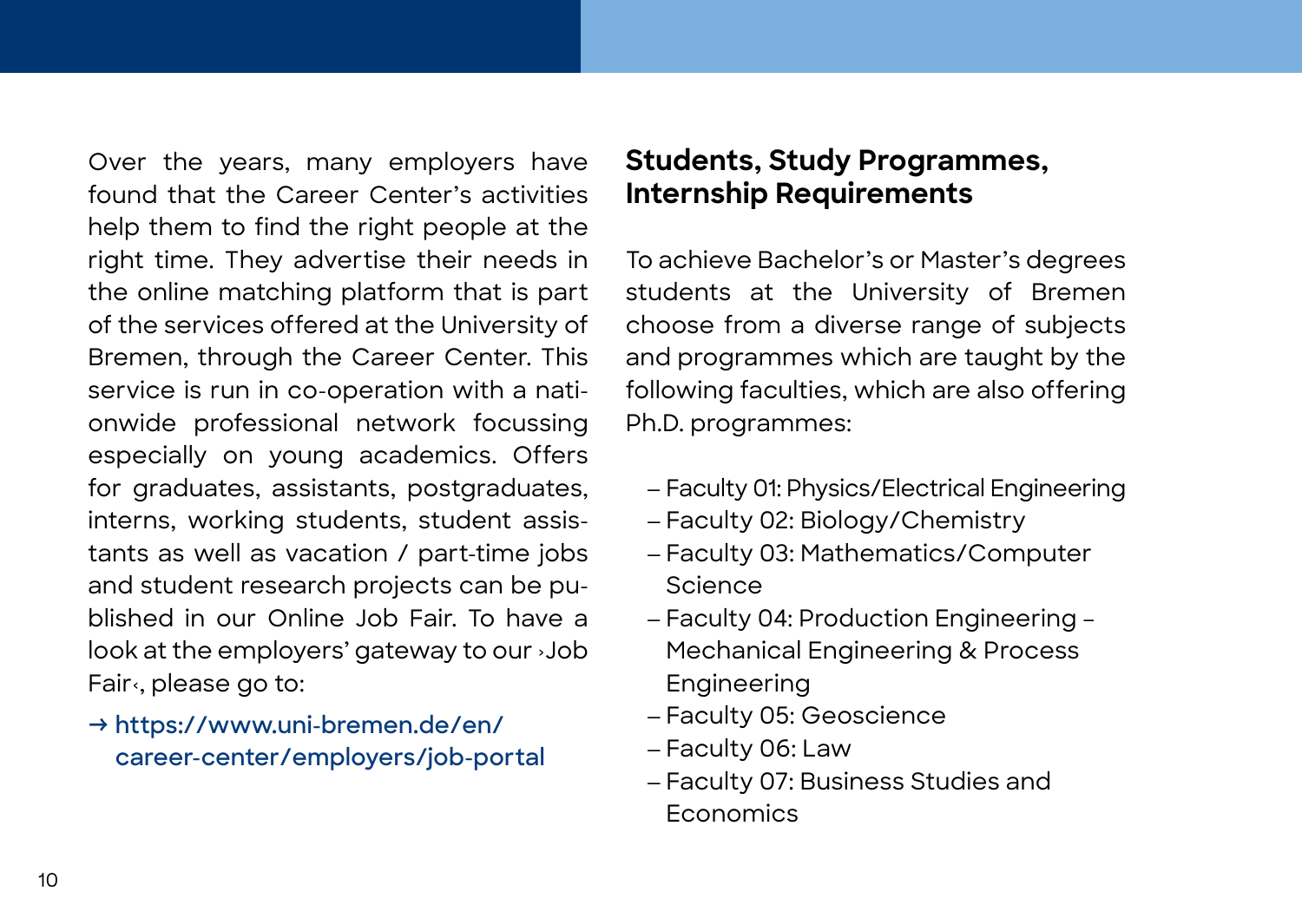- ‒ Faculty 08: Social Sciences
- ‒ Faculty 09: Cultural Studies
- ‒ Faculty 10: Languages and Literary Studies
- ‒ Faculty 11: Human and Health Sciences
- ‒ Faculty 12: Pedagogy and Educational Sciences

As mentioned before, practical and professional aspects have always played a significant role in Bremen's study programmes and students have traditionally been encouraged to integrate practical training phases into their courses of study. In a number of study fields, for instance in technical subjects, social sciences, and in human and health sciences, internships in relevant professional companies or organisations are mandatory elements of the syllabus. Usually, these internships should be arranged after at least one year of studying, or towards the final term. Varying from course to course, the time frame allocated to these practical training periods can range from a few weeks to one academic term with about six months.

In many cases students are free to choose the »right point in time« and are somewhat flexible to adjust to the necessities of potential employers; other course models and study plans prescribe certain time slots for internship activities. For mandatory internships, which are generally supposed to be full-time, there will always be a clearly defined length of the training period, which the students need to observe in order to obtain their school's recognition of the task accomplished. Voluntary internships, which are as highly recommended and regarded as equally valuable as the prescribed ones, are usu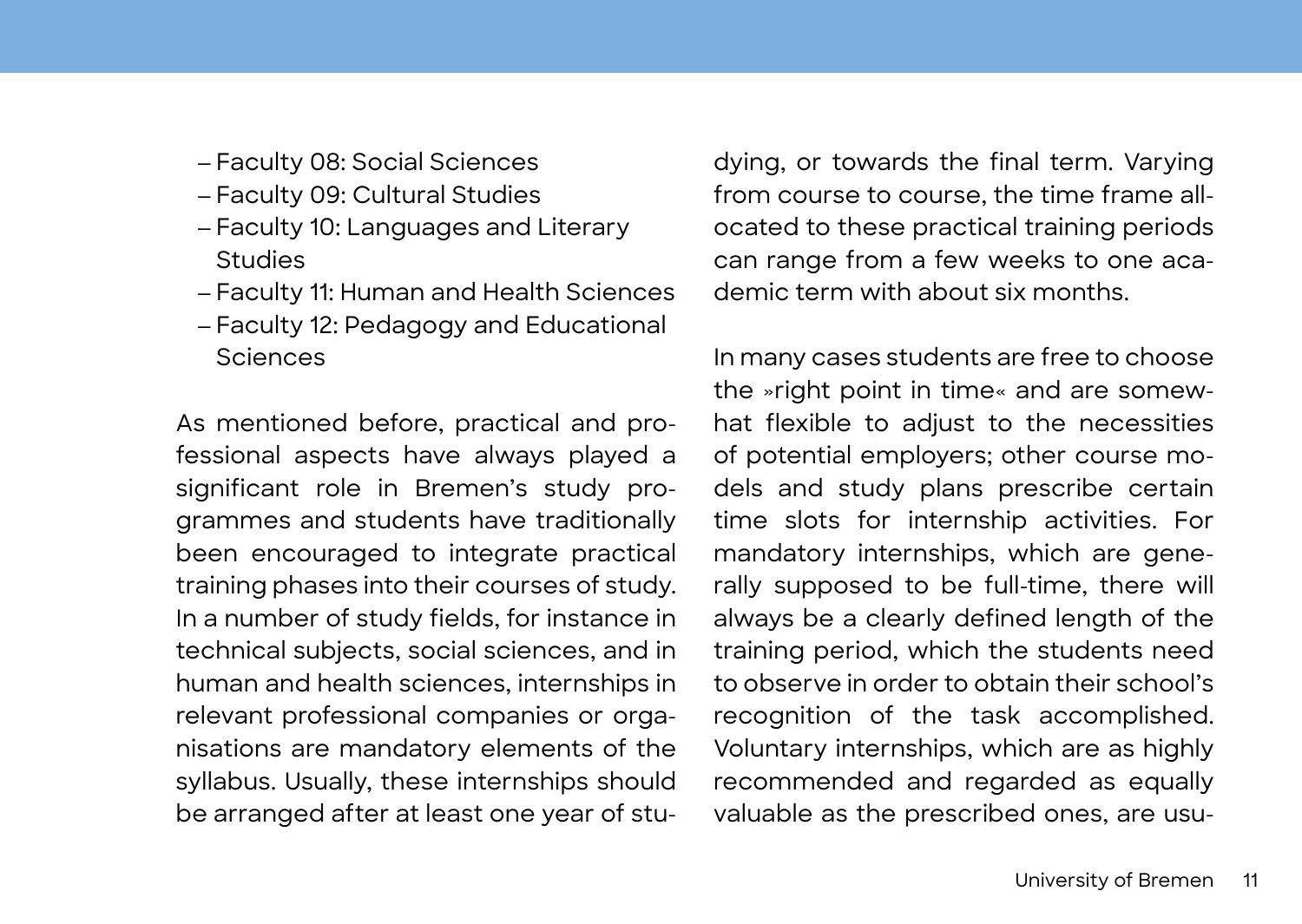ally more open to the students' and the employers' individual planning. Given the benefits of gaining international practical experience, students may well choose to integrate more than one internship into their studies.

When thinking about the feasibility of hiring an intern from Bremen, the employer's assessment needs to take into account that students will be well prepared when they arrive at their destinations. Along with the scientific education in their respective study programmes, advisors and counsellors at the University of Bremen do their utmost to train students ahead of time concerning all aspects of their international experience. The Career Center and the university's International Office, in close co-operation with the dedicated internship advisors at the individual faculties, offer a wide range of both structured and informal options for this purpose. As a result, students are generally well-versed in all questions regarding administrative and legal issues and have also learned about intercultural issues the importance to adjust, and how to deal with »culture shock«, should it occur.

A good command of the destination country's language can usually be expected from any intern. We are well aware that in order to be able to function well abroad, students need to be able to understand and speak the country's language, and the future trainees are informed accordingly. To support this aim, a highly specialised Language Cen-ter, serving especially the student community, has been founded in Bremen in 1995 and provides a wide variety of language courses (among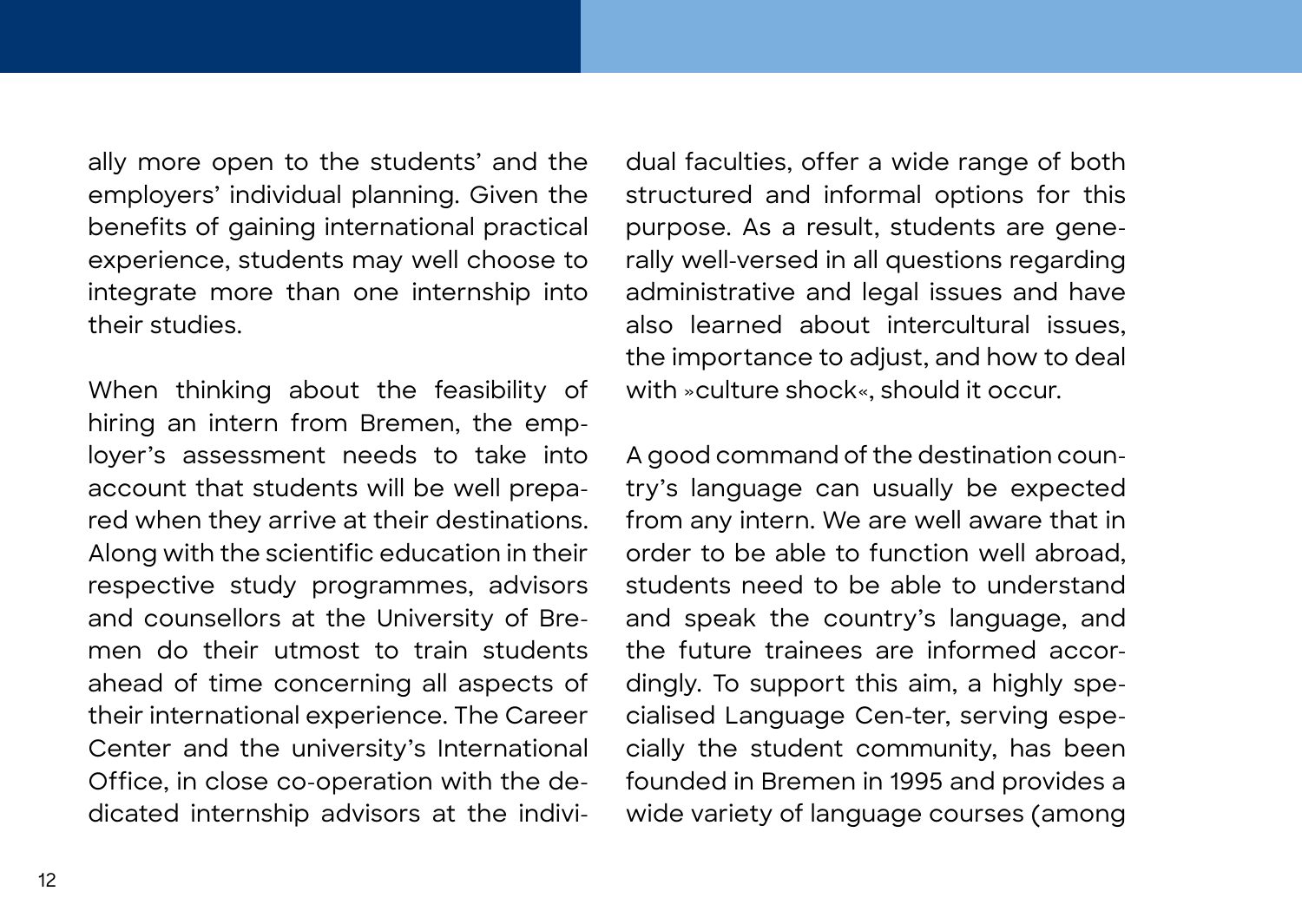<span id="page-12-0"></span>them the Arabic language, Chinese, Japanese, Russian, and of course all major European languages). Also, to be able to communicate well in English is a widely acknowledged objective for young, educated people in Germany, and some courses are regularly taught in English in several study programmes. Thus, even in the case of the more rarely spoken and/or »difficult« national languages, communicating in English will generally work. Since students tend to put in extra efforts once they have decided to apply for a practical training position in a foreign country, employers can rest assured that the students' language skills will be at least sufficient to communicate effectively, both in and outside the workplace.

# **Training Options**

Practical work experience is, of course, the major objective of any internship project. These training options can be divided into the following different types, depending on the students' preferences, the progress in their studies when they apply, and – with obligatory internships – the university requirements:

#### **Work Experience »as such«**

which is meant to offer the intern the possibility to explore »real working life« in an environment more or less closely related to their field of study, and not necessarily of a highly demanding professional nature. Support work, special projects, admin jobs, or any assignment in which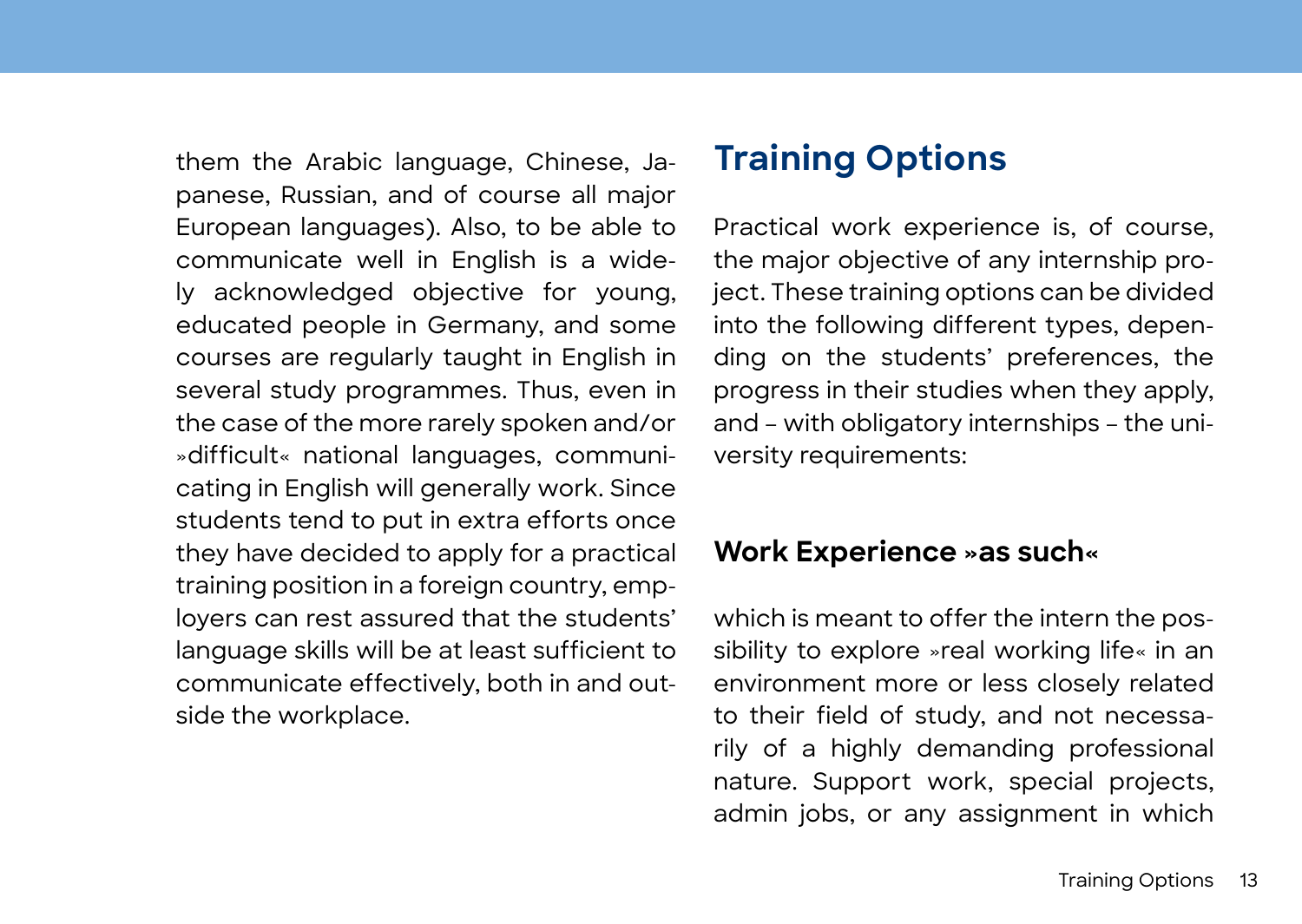<span id="page-13-0"></span>the student's qualifications and intentions match with the employer, qualify as valid work experience. This type of internship with its main objectives of experiential learning and integration into the employer's working schedules will mainly be looked for by students seeking voluntary and/or additional practical assignments. Depending on the individual arrangement, »work experience« can include more demanding and valuable activities, if the candidates are advanced students who can offer significant contributions to the employer. For example, certain qualifications students have could fit well into particular ongoing project work, that in turn would profit from additional temporary staff.

#### **Career Training – strictly studyrelated internships**

which ideally should offer to the trainees an opportunity to apply specific skills they have learned and accumulated to a professional working environment. This is done at a higher level of responsibility than it is the case with basic »work experience«. Career training opportunities are sought by students looking to find placements for their obligatory training phases, or by recent graduates who are eager to begin their professional life after university by gaining additional international expertise. Employers, too, very often find themselves on the winning side as they can profit from the very up-to-date knowledge and scientific experience that young people, still in or just out of university, bring with them. Also, many companies and orga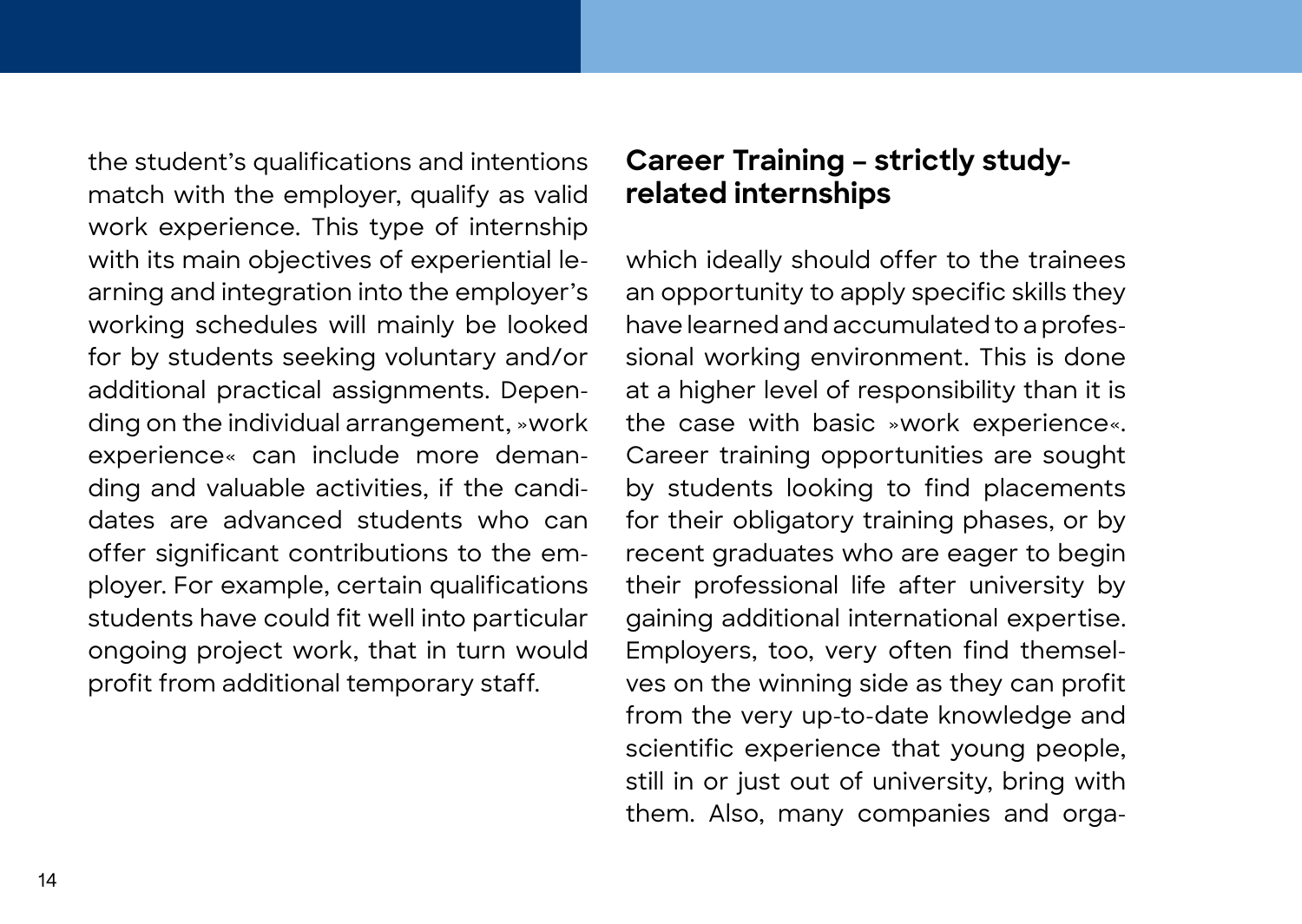<span id="page-14-0"></span>nisations mention that the outside perspectives which trainees offer can exert a very stimulating influence on their own workforce. At the same time, well-qualified and interculturally well-prepared staff with foreign language skills, who are happy with a temporary assignment and usually lower benefit and salary expectations, are hard to find and much needed by many employers. In that case, career training becomes mutually profitable, as long as the trainee matches the company's needs and the employer is prepared to offer some supervision and guidance and, within very reasonable limits, to support the university in monitoring the success of the internship.

#### **Combined Training, also serving the preparation of scientific papers**

can be best described as a very targetoriented type of Career Training which, in addition to the practical training aspect, is utilised by trainees as a source and basis for an important scientific paper. This is usually their bachelor's or masters' thesis, which is commonly required as the final assignment students have to submit. The topic develops from the student's individual course of study and, growing out of real life considerations, matches the tasks and working areas of employers in the field. Very often, companies define those topics as part of their own search for results in a given field. They can make good use of their dedicated and specialised trainees who carry out related research,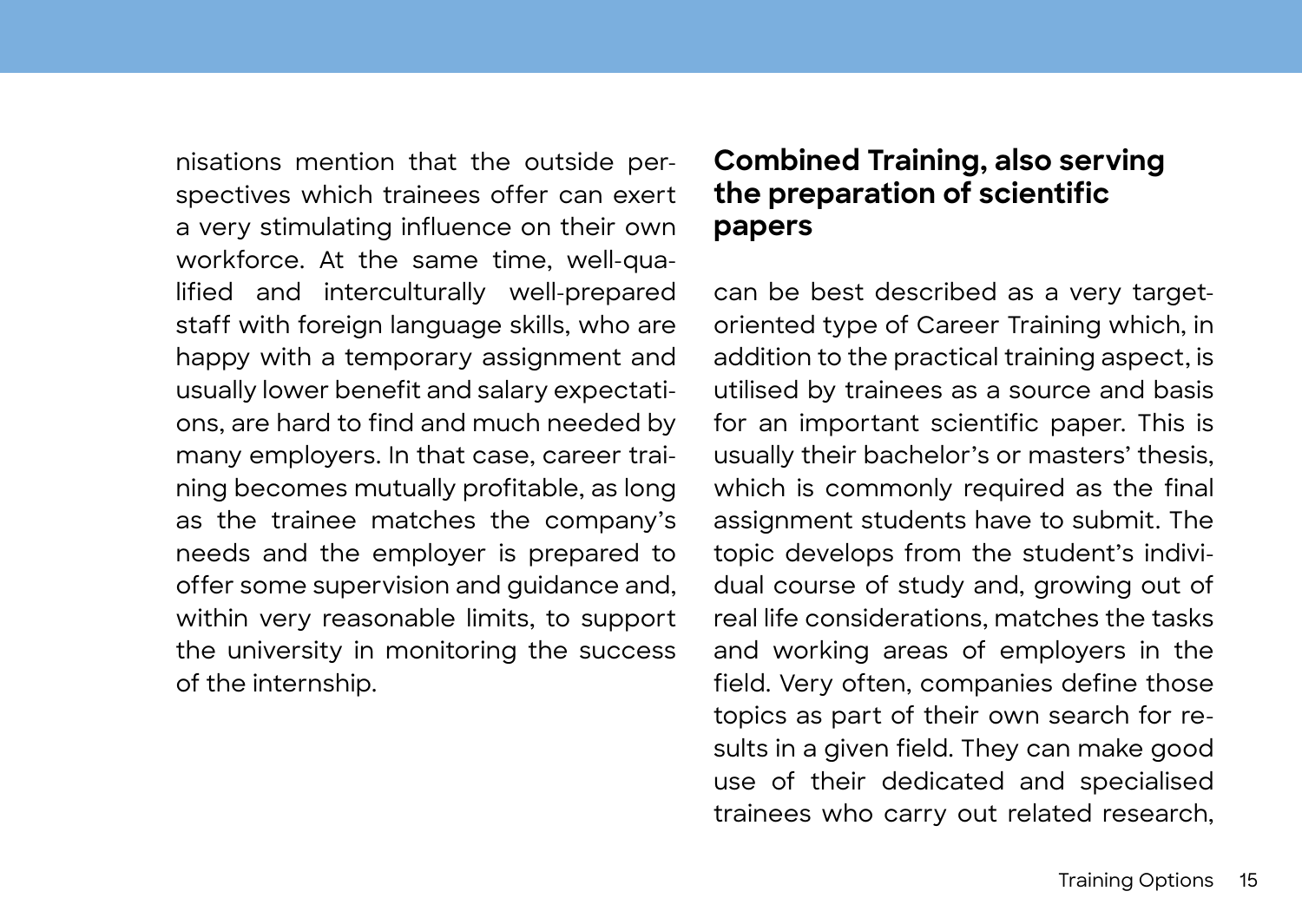<span id="page-15-0"></span>experiments, surveys, or any other relevant project or fieldwork. In return, trainees need to rely on the employer's permission to use the results in their thesis. Occasionally and after signing an agreement, such projects may also profit from the university's resources.

For employers, the great advantage of the Combined Training arises from dealing with very advanced students close to the end of their studies. Thus, they are fully qualified to tackle complex and demanding tasks and to find solutions that can very often be of great value to the company's objectives. The practical relevance will always form the core of this type of training, which is of additional significance in countries where work permits for pure research are much harder to obtain than those for practical training components.

#### **Work & Travel ACTIVITIES**

have always been considered as completely different from anything usually described as practical training. This view stems from the fact that the majority of »work & travellers« is usually looking for any kind of seasonal job, simply to earn some money in order to support themselves while exploring a foreign country. At the same time, those who work for extended periods (some visas under the Work & Travel category are valid for up to one year) clearly gather valuable insights into working life, and the industry they are occupied in. Seasonal work, devotedly and diligently done, surely offers important learning effects, too.

Furthermore, through the open nature of the Work & Travel programme, the work is not limited to just seasonal jobs, but also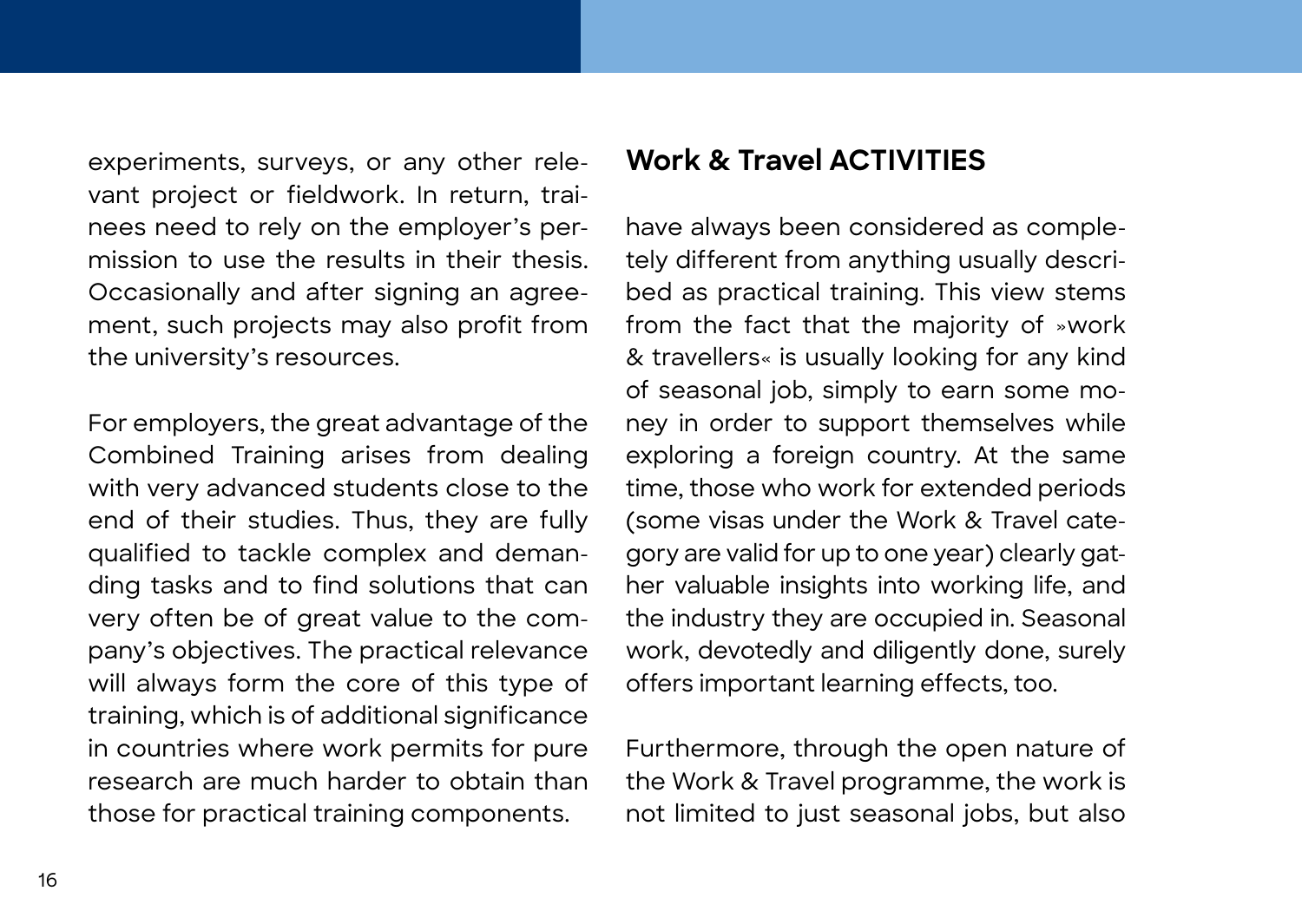<span id="page-16-0"></span>covers more challenging positions. Work & Travel activities are mostly pursued in the summer and involve a time frame ranging from a few weeks to a couple of months (this framework strongly depends on the respective visa legislation in countries requiring work permits). Work & Travel may be the way to go for those students enrolled in programmes less strongly related to a potential professional field after graduation to spend some time in an operation that is of interest to them. Through Work & Travel, students of, for example, humanities, languages, or cultural studies have the chance to experience a very open and rewarding kind of internship. In some more socially oriented fields of study, volunteer work and charitable projects come close to this type of work training They can sometimes also be utilised to gain significant international work experience.

# **Organisational and Legal Aspects**

#### **Time frames**

Occasionally things may happen »over night« (and work out well, when interests match), but usually, both employers and interns prefer to plan ahead of time. The planning pattern most often followed by Bremen students will have them contact potential employers about six months before the proposed internship starting date. If employers wish to be contacted earlier, this can be published in a job advertisement in our online job fair. The Career Center and the cooperation partner of the online job fair will be happy to help:

**→ [https://www.uni-bremen.de/en/ca](https://www.uni-bremen.de/en/career-center/employers/job-portal)[reer-center/employers/job-portal](https://www.uni-bremen.de/en/career-center/employers/job-portal)**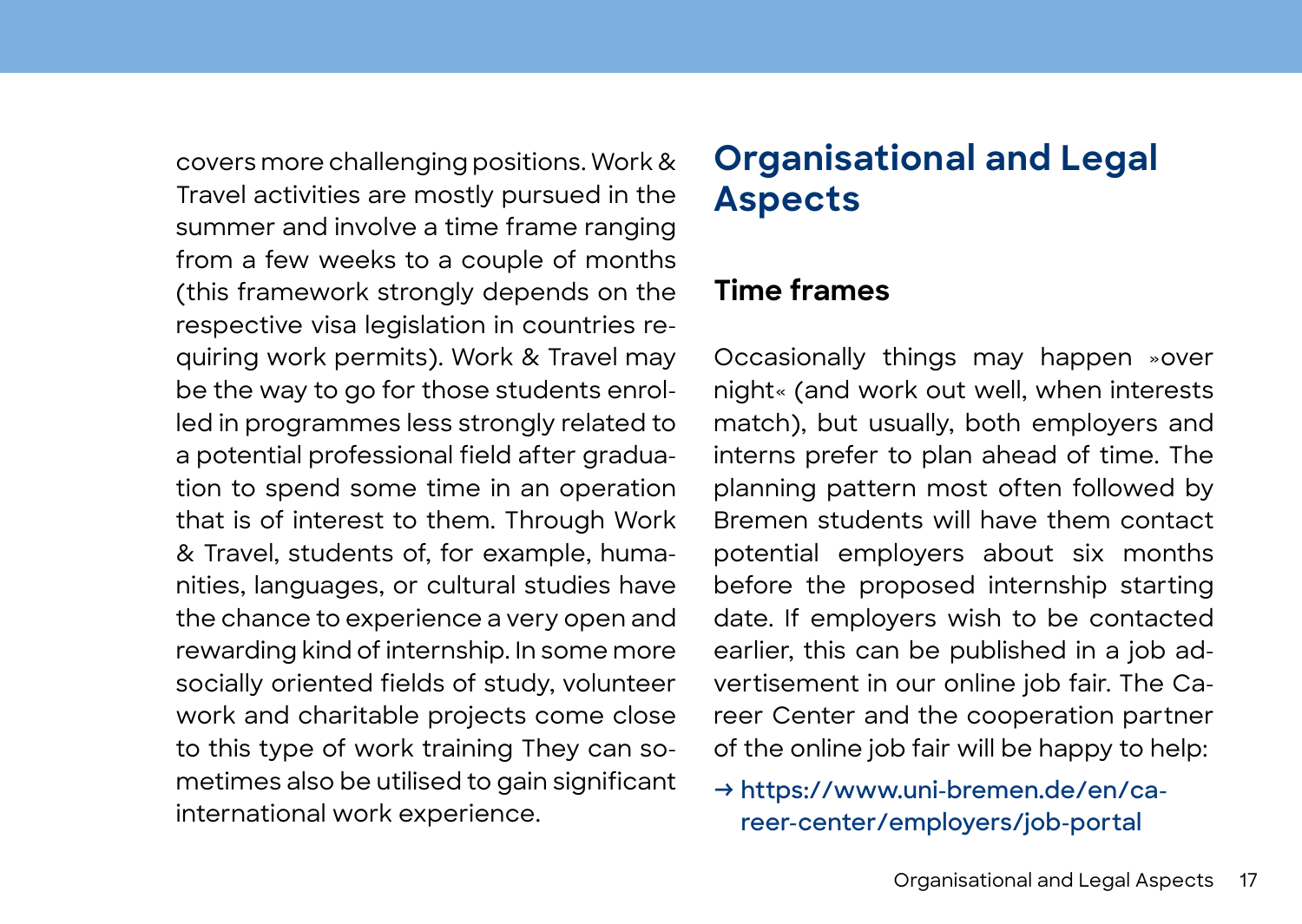<span id="page-17-0"></span>Overall, the aim should be to sign (or confirm reliably by email) an internship agreement at least two months before the start date; three months would be ideal and are essential in those cases where interns need to apply for a work permit. Given the fact that there are a number of practical and administrative tasks to be accomplished before your trainee is ready to leave, »the sooner, the better« is a good motto to keep in mind when it comes to making the final decision.

#### **Working HOURS**

as well as any other work-related rules are, of course, under the jurisdiction of the employer. Interns would usually expect a full-time assignment of around 35 to 40 working hours per week, which is a prerequisite for their mandatory practical training periods. They are certainly ready to work overtime when necessary and would appreciate to hearing in advance how overtime may be compensated. As trainees on temporary assignments, students from Bremen would normally not expect many benefits. However, they would more than gratefully accept them if the employer is ready to offer them, for instance a few days leave for longerlasting assignments. Overall, one of the ideas of an international internship is for the interns to immerse themselves in the foreign working environment, prepared to accept the existing national or company terms. Experience has shown that the more transparent these rules are made to future trainees, the less likely is the risk of any misunderstandings. Therefore, as an employer, please do not be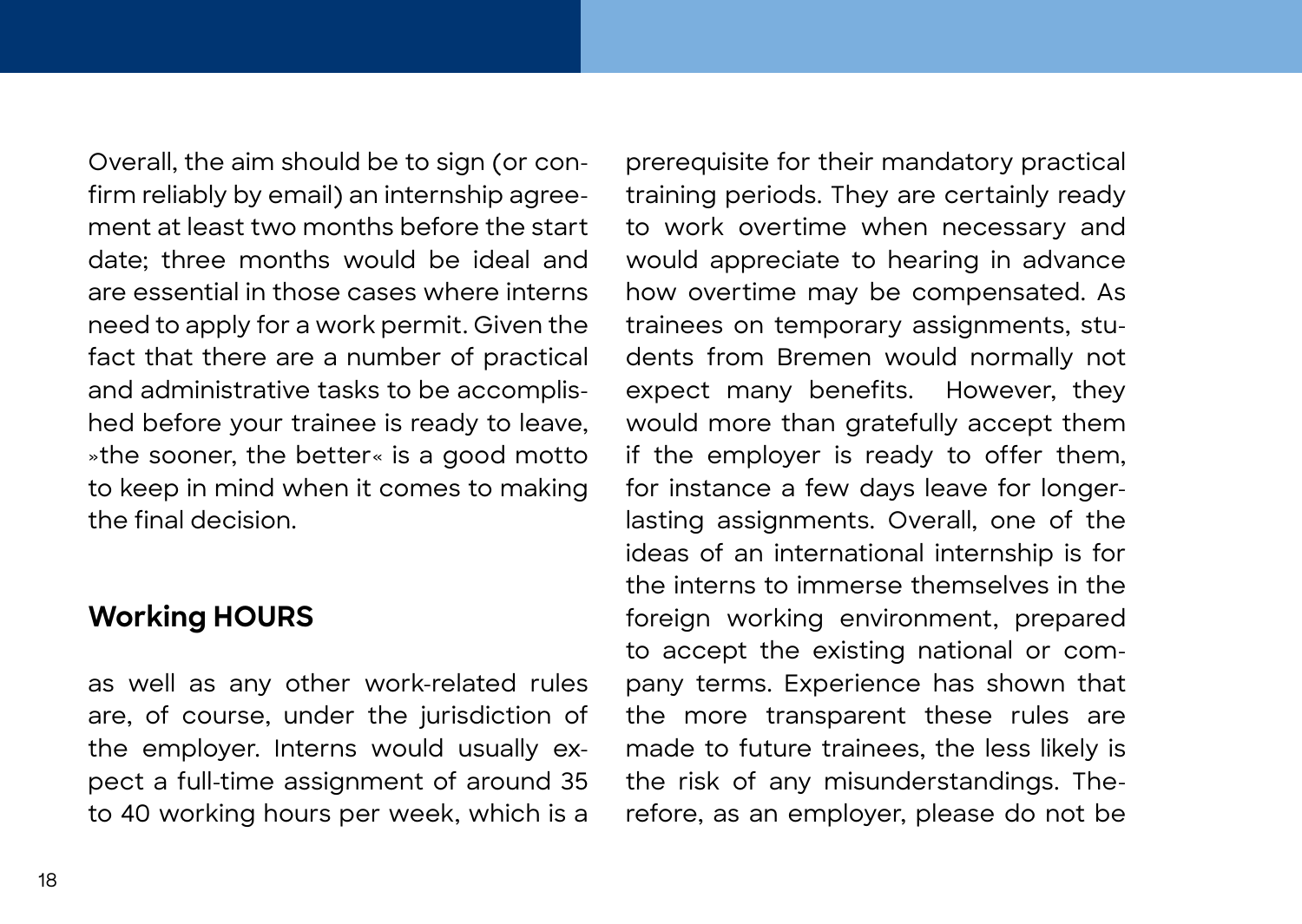<span id="page-18-0"></span>surprised when applicants tactfully enquire about these aspects of their potential assignment. This is driven by the intent to know, to be well prepared, and to comply.

#### **Financial matters**

The same is valid for any questions regarding possible compensation for the work interns contribute to during their stay: it is absolutely at the company's discretion what they may want to propose in terms of payment, which sometimes is also regulated by national legislation. No one expects high salaries for a practical training period, and those students who can afford it are sometimes willing to accept unpaid excellent and rewarding assignments. Every applicant certainly knows how valuable a good assignment is for their professional and personal development and would not regard any international internship position primarily as a source of income.

Most students live on tight budgets but are nevertheless willing to carry all expenses for their journey to their destination country and to and from their place of work. However, any compensation (occasionally, free housing has turned out to be a good option) an employer can afford towards the trainee's living expenses is more than appreciated. In some cases, this may be vital for the students to be in a position to cover their costs financially. Particularly in the case of well advanced and highly qualified students, many employers have, in recent years, considered this a matter of fairness towards their interns, who will always be less expensive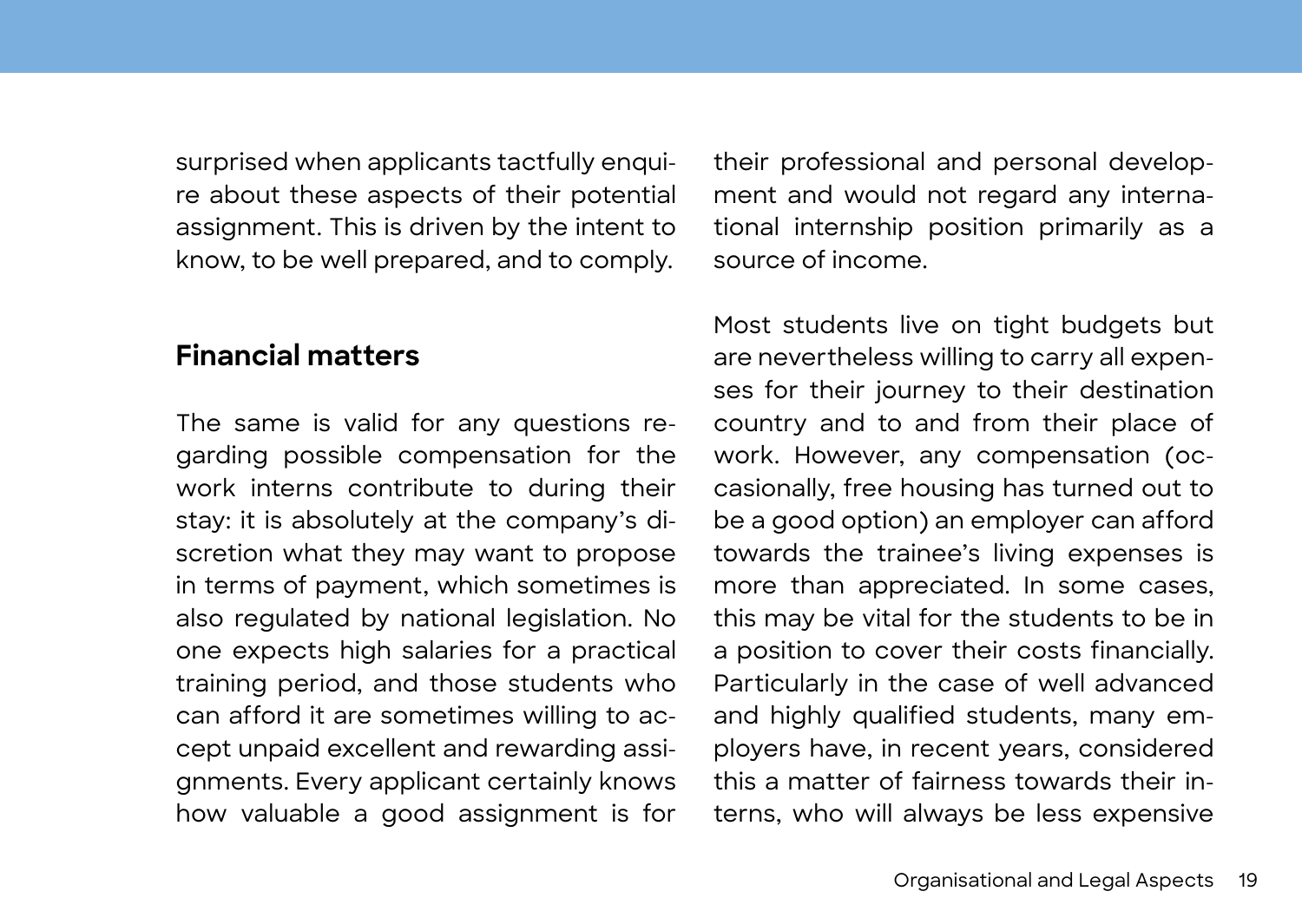<span id="page-19-0"></span>than regular staff, and frequently almost similarly qualified.

Trainees will always try not to depend on internship salaries. There are ways to receive small grants from several sources for internship periods abroad, but competition is fierce. Those who apply for travel and/or maintenance grants will often depend on the employers' willingness to fill in a few forms to support their application, demonstrating the relevance of the training to their studies. These formalities will differ from programme to programme. As an employer, you can be assured that applicants are entirely in control of their grant applications, and will keep the administrative efforts for the employer at a minimum. Some grant schemes are supervised by state or university authorities, and they pursue the same approach: to

make it as easy as possible for employers to support their future trainees with these applications.

In summary, there are no rules or regulations on payment for a practical training period. It is up to the employer to decide what is possible under the given circumstances. However, any compensation offered will be gratefully accepted. If the employer decides to pay any compensation, that national tax laws fully apply, and trainees have been made aware of that when they attended orientation sessions in Bremen.

#### **Insurance matters**

We strongly advise our students to take care of their own insurance matters be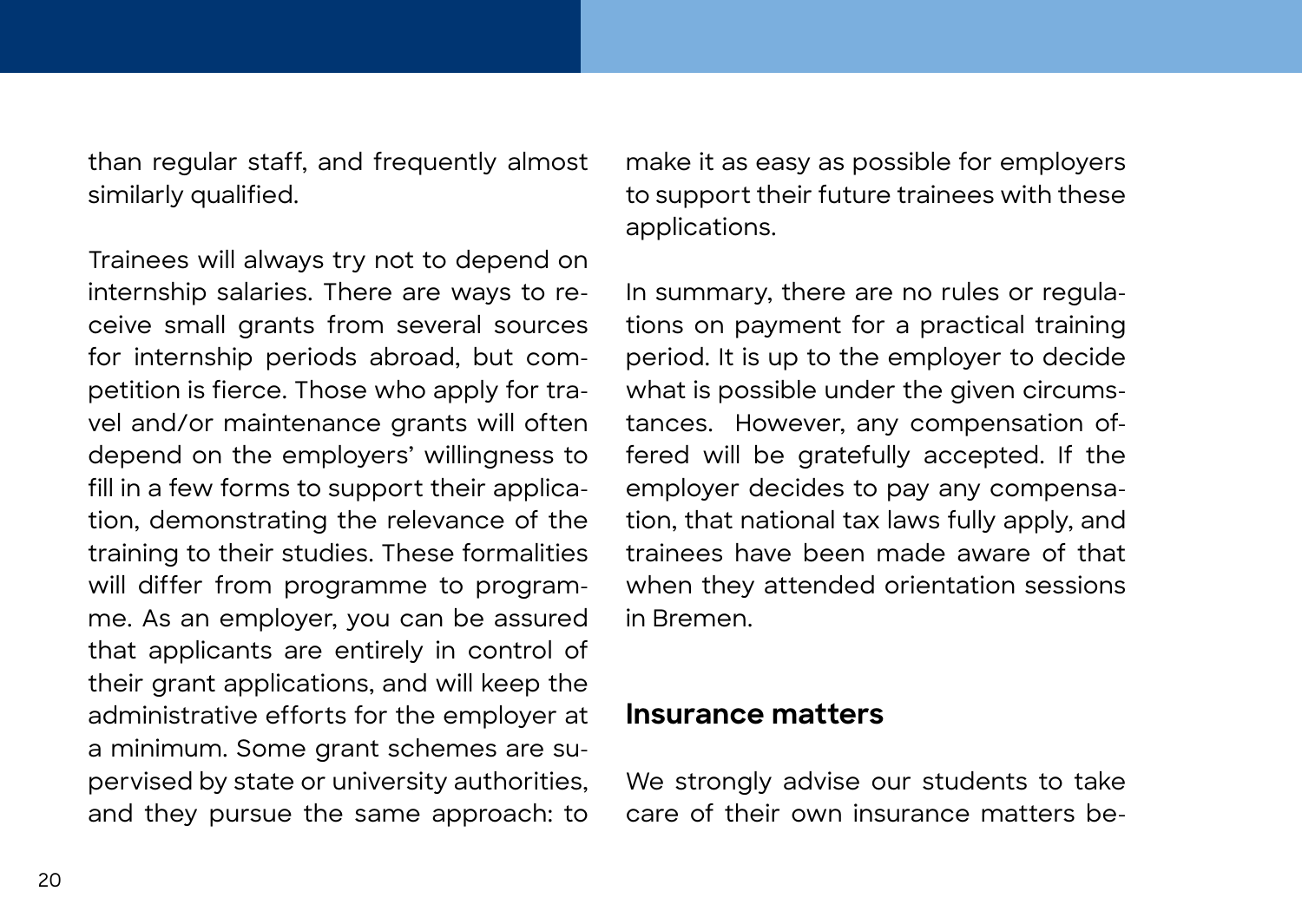fore they leave Germany, and also to ask the insurer to provide some sort of descriptive proof of coverage in English. Ideally, students will arrive at their destination holding a comprehensive insurance package covering health and accidents and, very often, personal liability. Therefore, employers abroad should have no obligations to handle any insurance matters for their interns other than those prescribed by national laws (as was mentioned above regarding taxes).

Simplified procedures exist for EU (and European Economic Area) students when they travel to other EU countries. Based on of the European Health Insurance Card, EU citizens are entitled to receive immediately necessary medical treatment in all member states, according to local regulations and conditions while they are

staying abroad. Nevertheless, to avoid any possible gaps in health insurance coverage, even EU students will be advised in Bremen to obtain additional health insurance on top of their host country's public insurance package. In particular, work-related accidents should be part of these extra insurance schemes. Thus, employers should not have to worry about the health insurance of their trainees.

The same is true for non-EU companies and organisations (and EU employers receiving non-EU students). They can expect trainees to hold adequate health insurance coverage under a special »goand-work-abroad« scheme they will have been told to obtain before departure. In countries that require work permits for student interns, visa regulations frequently require proof of sufficient insurance co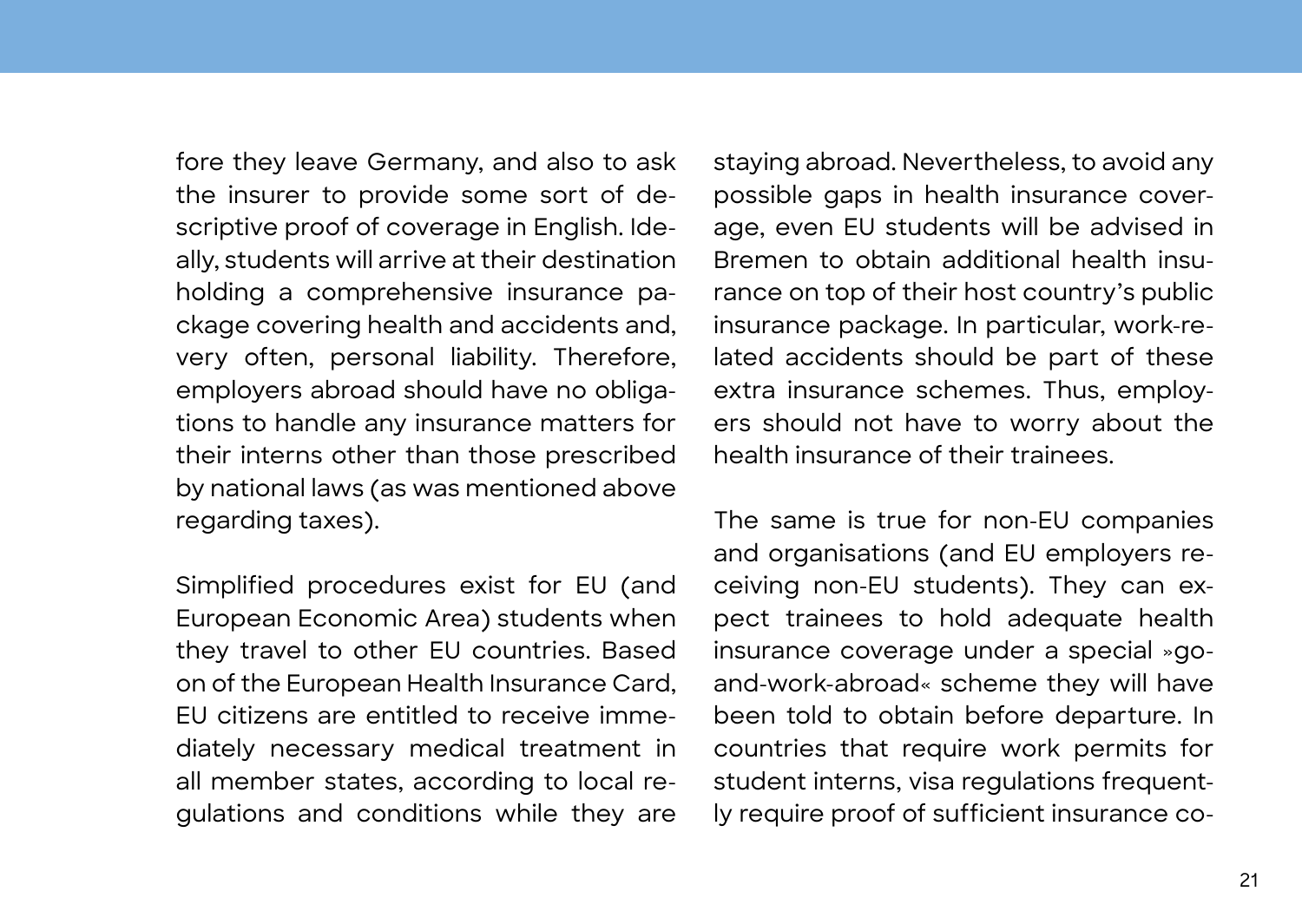<span id="page-21-0"></span>verage before a work permit is granted. Since the University of Bremen is in no position to check up on the insurance situation comprehensively for every student, it is always a good idea for employers who are interested in these insurance matters to request their trainees to present a copy of their insurance contract in English.

Apart from health insurance which provides the most vital coverage students need when they travel abroad, local insurance schemes of the destination countries may apply. However, if employees on a temporary internship contract are exempt, employers should contact their national insurance agencies to find out about relevant rules in this area. Should any kind of social security scheme apply to interns from abroad, students have been informed in Bremen's pre-departure orientation sessions to expect the respective costs to be deducted from their potential salaries, according to the regulations in the host country.

#### **Work Permit**

Put very simply, the following guidelines help to answer the question of whether or not a student trainee from Bremen requires a permit to work, or the corresponding visa respectively:

‒ EU-students who are going to work as an intern in another EU country do not need a work permit.

Students going on working as an intern in their home countries, or in countries that have introduced relevant visa waiver re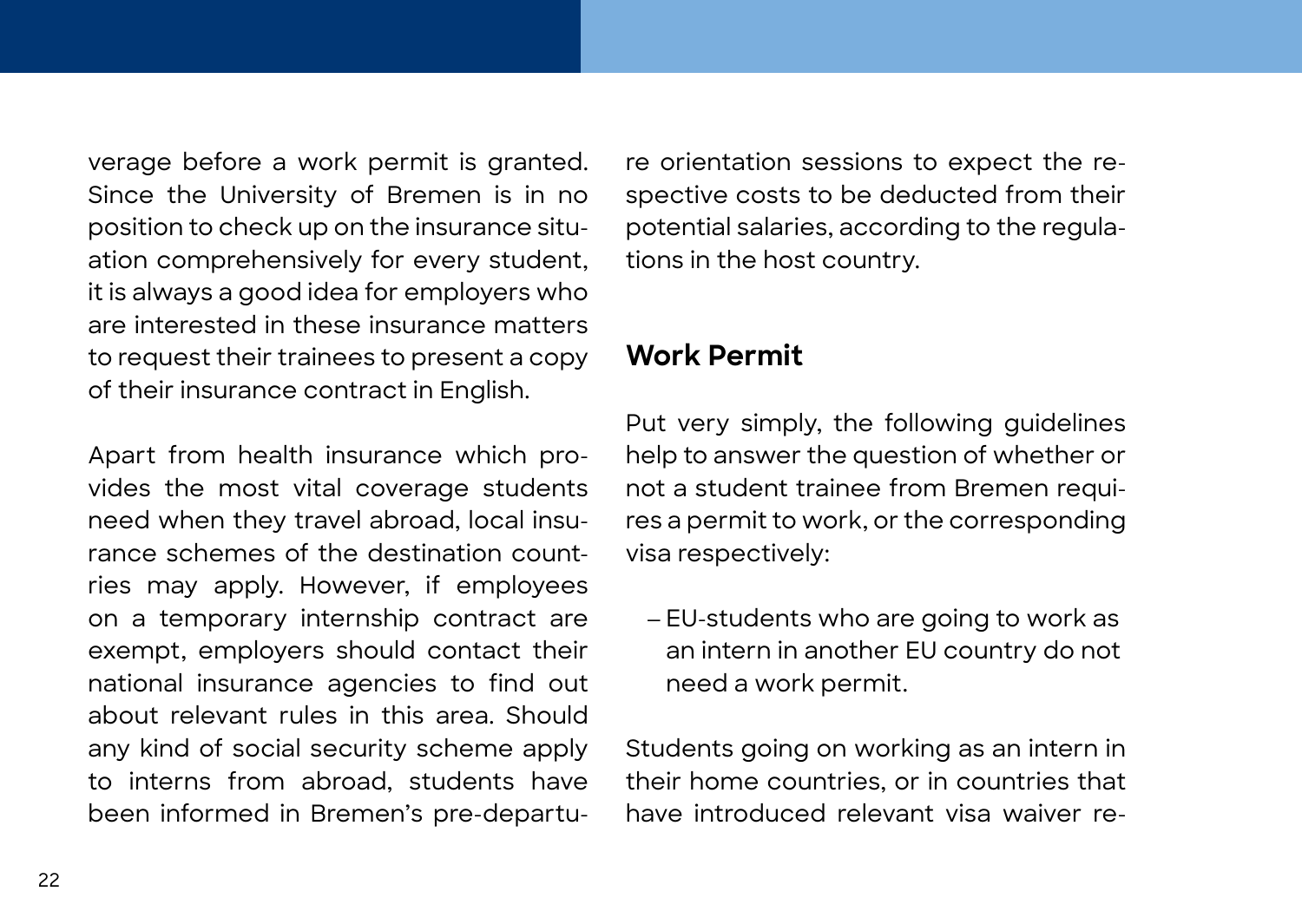gulations between themselves and a student's home country, do not need a work permit.

In all other cases, a work permit is very likely to be needed before interns can enter the destination countries and start their internships. Applicants for trainee positions may raise this issue in their communication with potential employers. However, you can usually expect students from Bremen to have already been in touch with the consulates of their destination countries and have gathered some information about this issue beforehand.

Study-related internships usually fall under simplified procedures as far as obtaining a temporary work permit is concerned. Occasionally, visa requirements may even be waived if the working visit's objective is to complement study and education. Of course, regulations and formalities differ between countries and are also subject to change from time to time. Local authorities dealing with the labour market or with educational affairs as well as the immigration authorities (under the supervision of the ministry in charge of foreign affairs) are the people to turn to for detailed information in case an employer is uncertain about the legislation in this area. It is generally helpful to point out the temporary nature of the planned assignment as well as the fact that the practical training the students pursue is part of their studies in their home countries.

In many cases, a cultural exchange visa can be utilised instead of a »regular work permit«, which minimises the efforts of all parties concerned. Also, in countries whe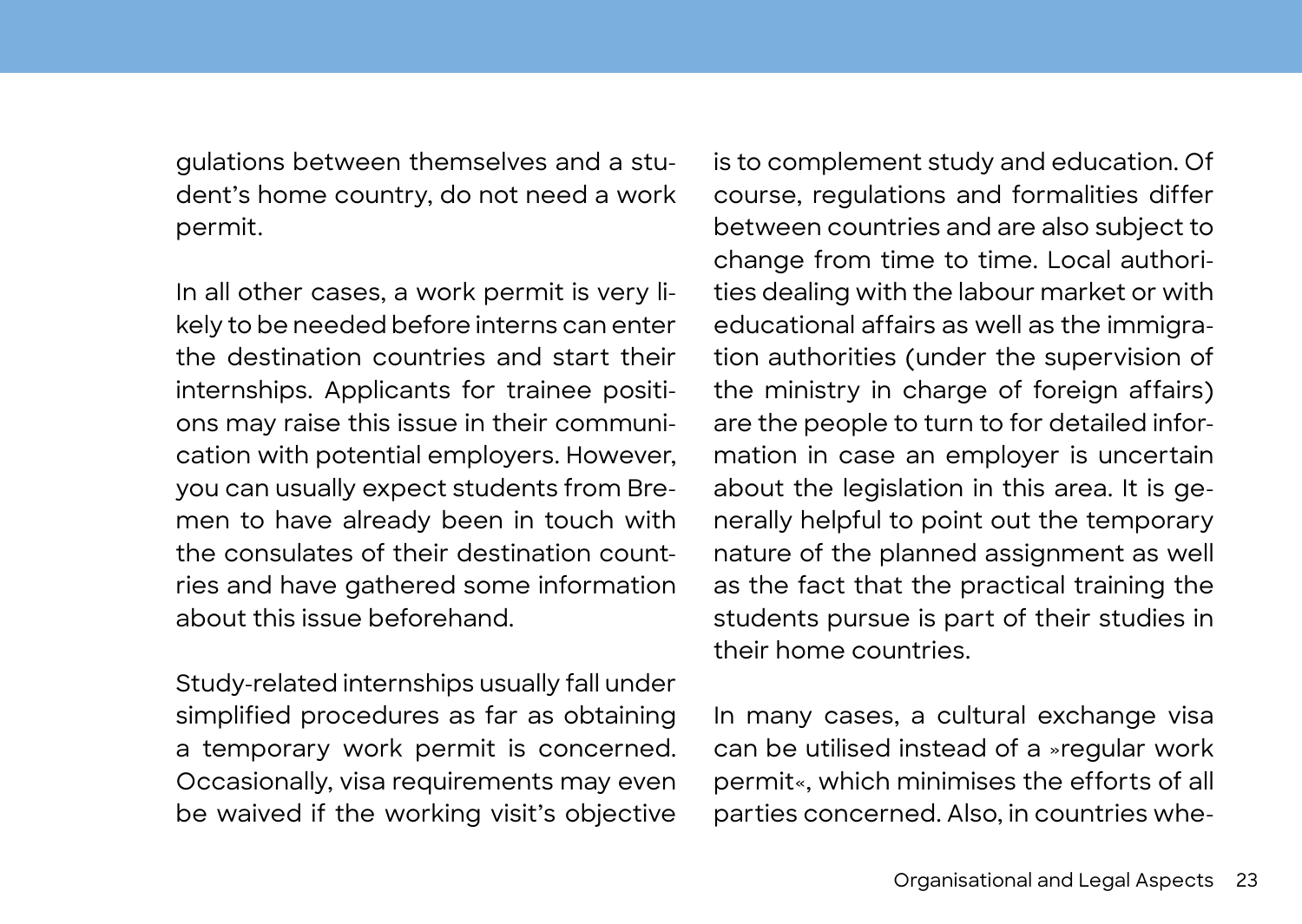<span id="page-23-0"></span>re special »Work & Travel« visa programmes exist, it is always worth exploring if such a visa could be used to accredit the intended internship period. Generally speaking, Work & Travel visas (appearing under different names, e.g. Working Holiday Maker (Australia, New Zealand) or Youth Mobility Programs (Canada)) are even simpler to apply for than for any »Training/Student Trainee/Internship«-visas that may exist. Consular or immigration authorities provide the necessary background information. In some countries, e.g. in the USA, applicants for such visas (both Work & Travel and Internship/ Trainee) are required by law to become participants in authorised exchange programmes. These very often provide counselling services in this area and can also help identify the most adequate kind of work permit. As always, if there are competitors in the field, it is well worth comparing programme prices and conditions. All in all, due to the widespread acceptance of international practical training as a desirable educational component, employers will find that hiring an intern will mostly create fewer administrative tasks than recruiting internationally for their regular work force.

#### **Monitoring and Internship Agreements**

Internship agreements between employers and their future trainees develop out of the discussions and negotiations between those two parties. We at the University of Bremen think that employers know best what their company can provide and what it needs in terms of addi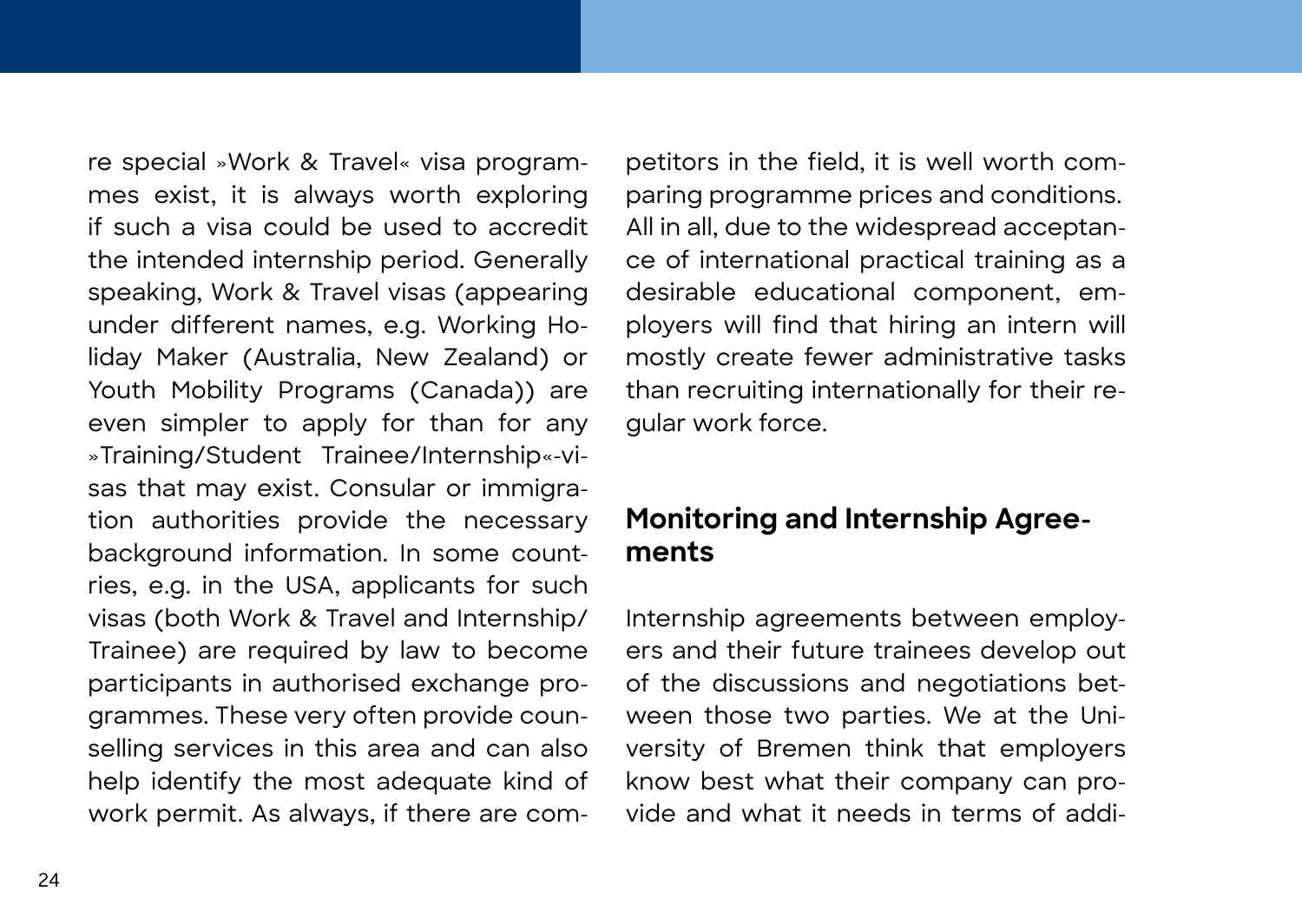tional qualified staff. Equally, students can best explain what their expectations and necessities for practical training are. Therefore, it would only be under exceptional circumstances that staff from Bremen would get involved in any internship negotiations. Work experience assignments for students that are officially agreed upon by the faculty in Bremen and selected partners abroad follow their own development patterns.

At the same time, the university is greatly interested in learning about the successes, or possible weaknesses, of the practical trainings their students undergo. With mandatory internships, university staff responsible for recognising work experience as valid components of the students' curricula depend upon some input to be able to make a fair assessment of how students have performed and about what they have accomplished. As a basis of such judgments, students will be asked to hand in a detailed report about their internships after they return. In the case of longer training periods, it may also be decided to continuously assess a trainee's progress, for instance through monthly or quarterly reports or similar. Most of the time, these reports will be prepared by the trainees themselves and will only require a signature from the company's supervisor. In this respect, the employers' co-operation is greatly appreciated and helps students to fulfil curricular requirements. Also, as various evaluations show, employers consider these monitoring systems often serving as an efficient tool to enhance and organise the communication between trainees and the departments employing them.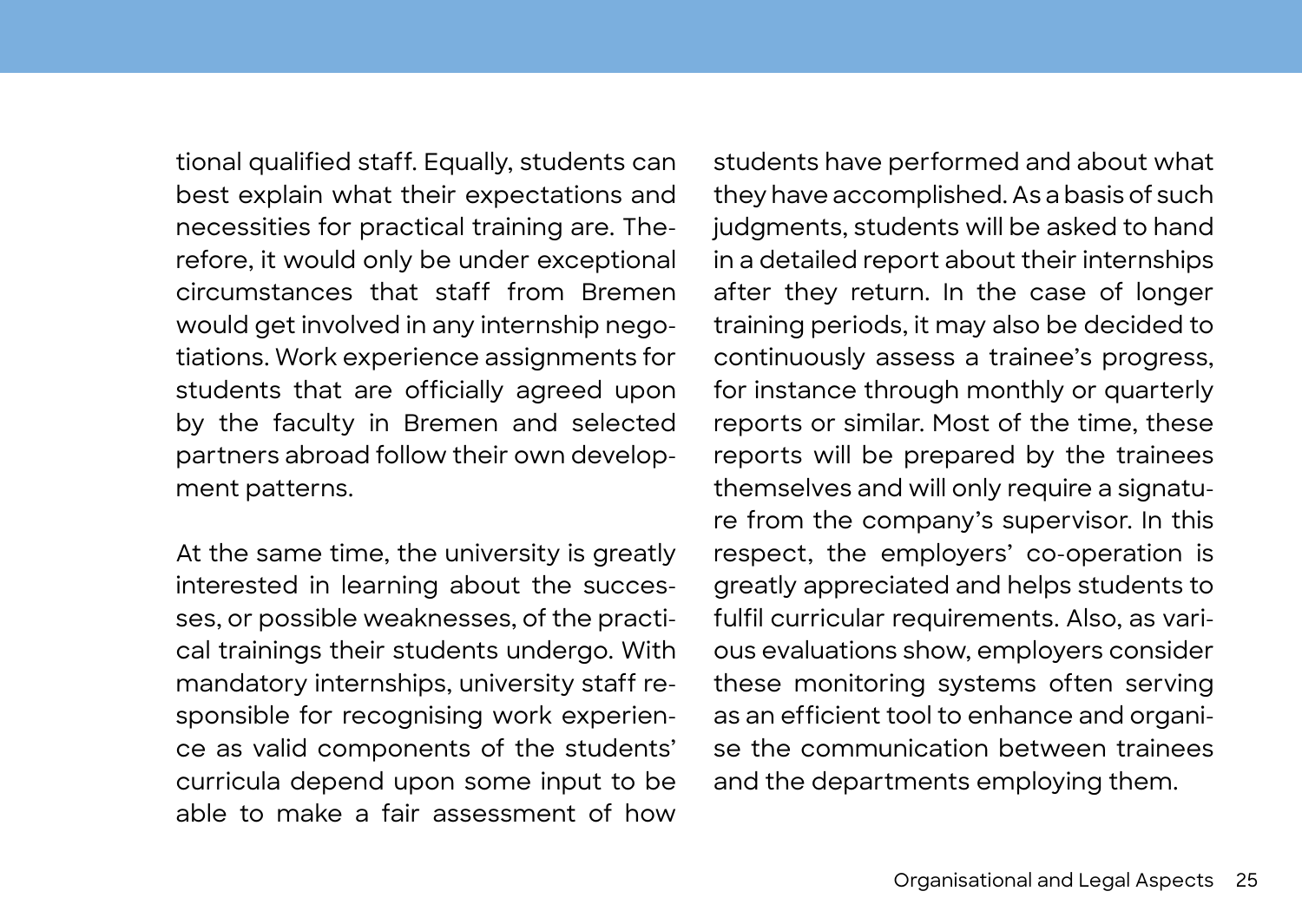The University of Bremen would ask any employer who hires a student trainee to at least provide written confirmation of the practical assignment at the end of the internship. This confirmation should state the internship period, the hours worked per week and the departments which trainees were allocated to. Ideally, a short assessment of the employers' overall impression of the student's performance, efforts, and potential could be provided. In addition, if the student's supervisor would be willing to write a letter of reference, this could be useful for future employment applications.

Also, formalised internship agreements have proven to be very useful in terms of clarifying and defining the needs and expectations as well as some basic rules for the internship period. Working areas and locations, as well as regular working hours and rules for possible overtime, can be specified here.Also, special duties and responsibilities the employer would like to point out, as well as details of the trainee's supervisor are worth to be put in writing. For your convenience, you will find a loo-

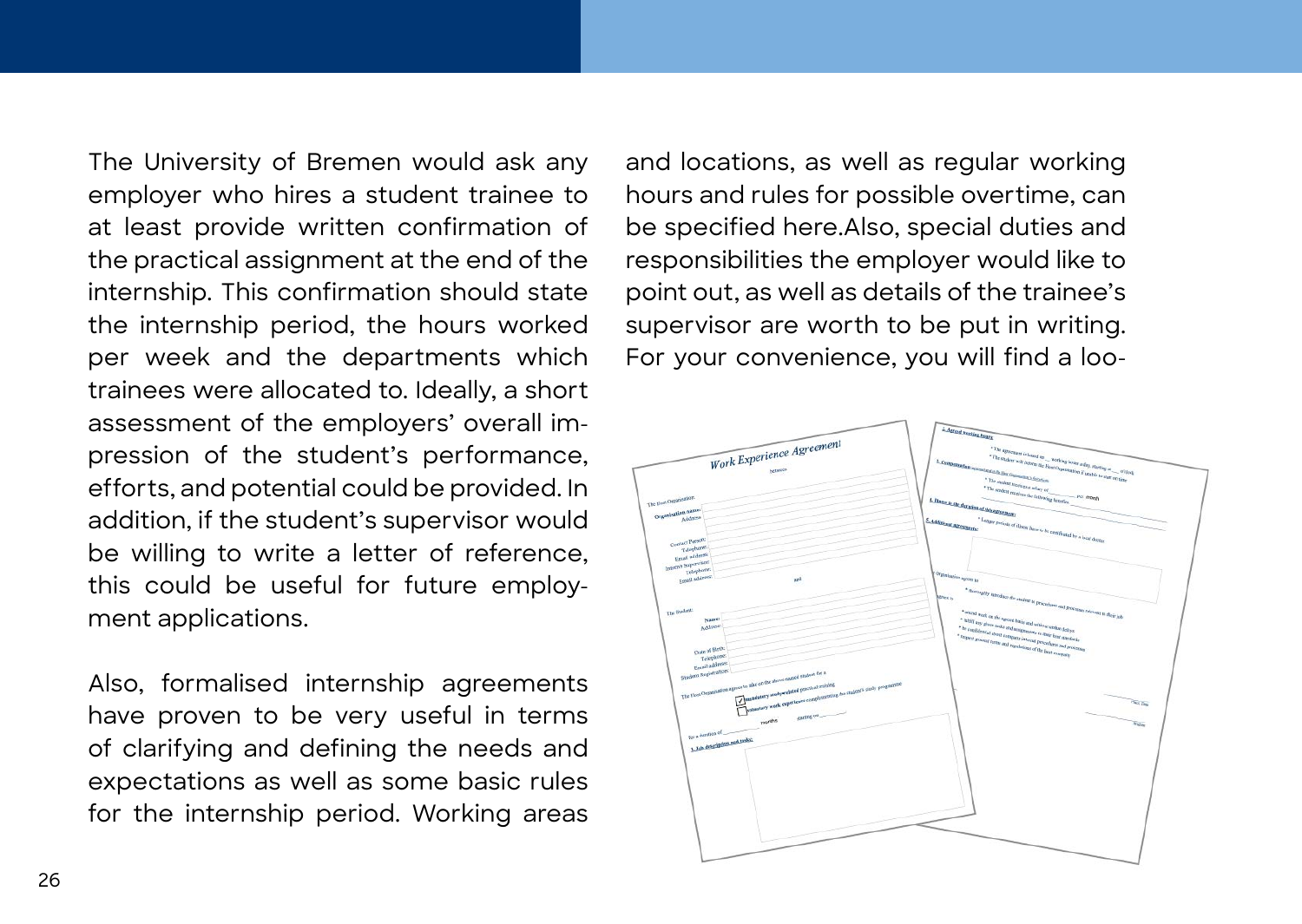<span id="page-26-0"></span>sely phrased sample internship agreement form at the end of this chapter. You could either use it as it is, or as a basis for any kind of agreement you may want to phrase yourself. A template version of this form can also be downloaded from

- Work Experience Agreement Sample (Fillable):
- **→ [https://www.uni-bremen.de/fileadmin/](https://www.uni-bremen.de/fileadmin/user_upload/sites/career_center/pdfs/PraxisInternational/Work_Experience_Agreement__Fillable_.pdf) [user\\_upload/sites/career\\_center/pdfs/](https://www.uni-bremen.de/fileadmin/user_upload/sites/career_center/pdfs/PraxisInternational/Work_Experience_Agreement__Fillable_.pdf) [PraxisInternational/Work\\_Experien](https://www.uni-bremen.de/fileadmin/user_upload/sites/career_center/pdfs/PraxisInternational/Work_Experience_Agreement__Fillable_.pdf)[ce\\_Agreement\\_\\_Fillable\\_.pdf](https://www.uni-bremen.de/fileadmin/user_upload/sites/career_center/pdfs/PraxisInternational/Work_Experience_Agreement__Fillable_.pdf)**

# **Co-operation**

We hope that reading the previous pages has shed some light on the idea, objectives, and practicalities of hiring student interns from the University of Bremen. The university appreciates your interest and would like to invite you to give it a thought. and then a try. Should you find that you need support in the selection process, or if you are planning to establish a continuing influx of trainees for your company, please do get in touch with the Career Center. We are very close to our students and the faculty, and could play a valuable role in publishing your vacancies as well as in screening students for you. This approach has, for some employers, already proven to be very useful and has sometimes become the beginning of a closer and ongoing co-operation. Employers have gained from hiring competent interns to learn from and, at the same time, practically support their own workforces, while trainees have profited by gaining extremely valuable practical insights. Often enough, the encounter between employ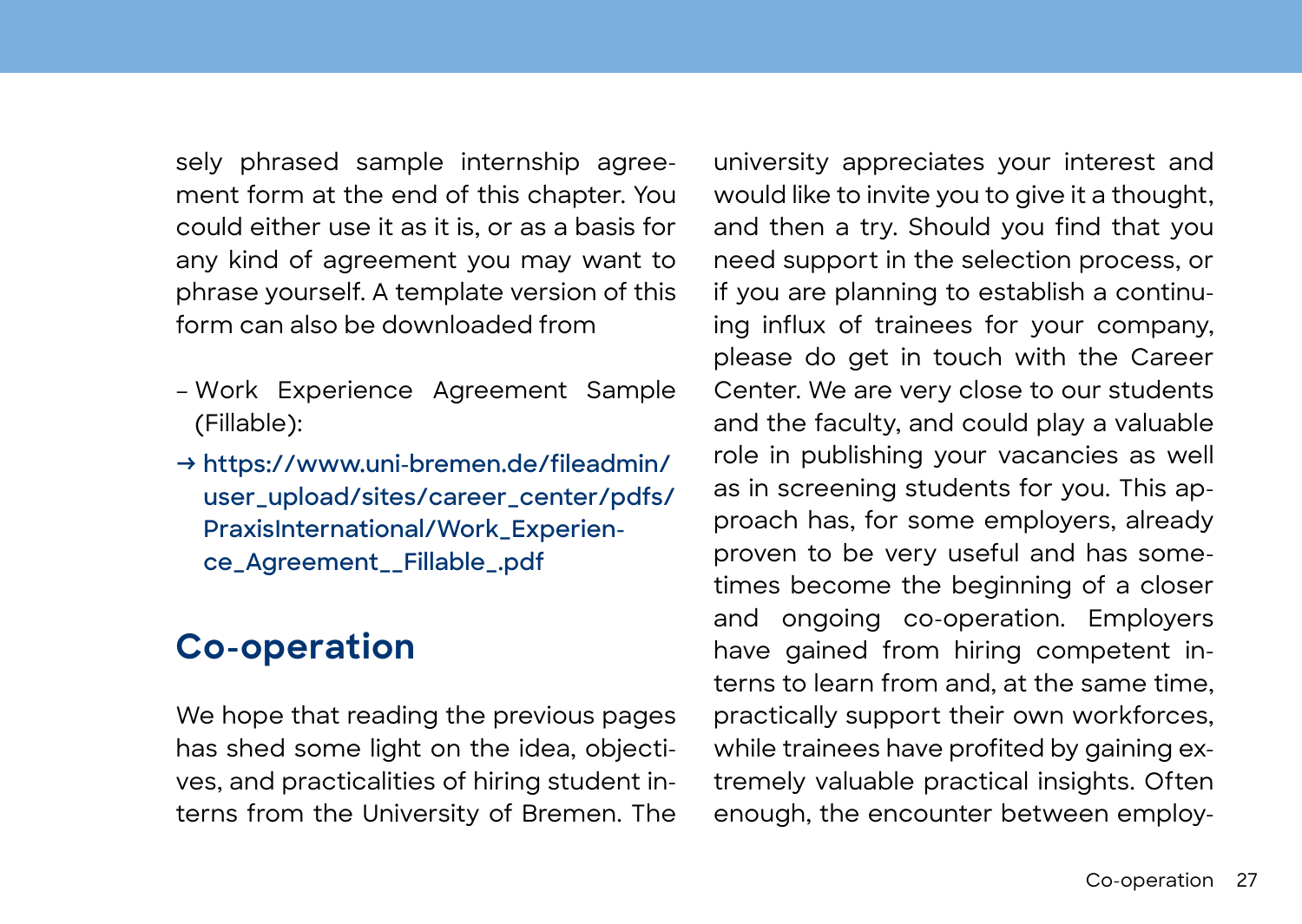ers and students within the framework of a structured practical training experience has brought about some successful professional careers. We would therefore like to invite you to have a think about this approach and are hoping to hear from you soon.

The following outline, aiming to serve as a useful instrument, lists the most common steps and activities occurring in studyrelated internships. It is neither meant to be fully comprehensive nor to present an obligatory framework.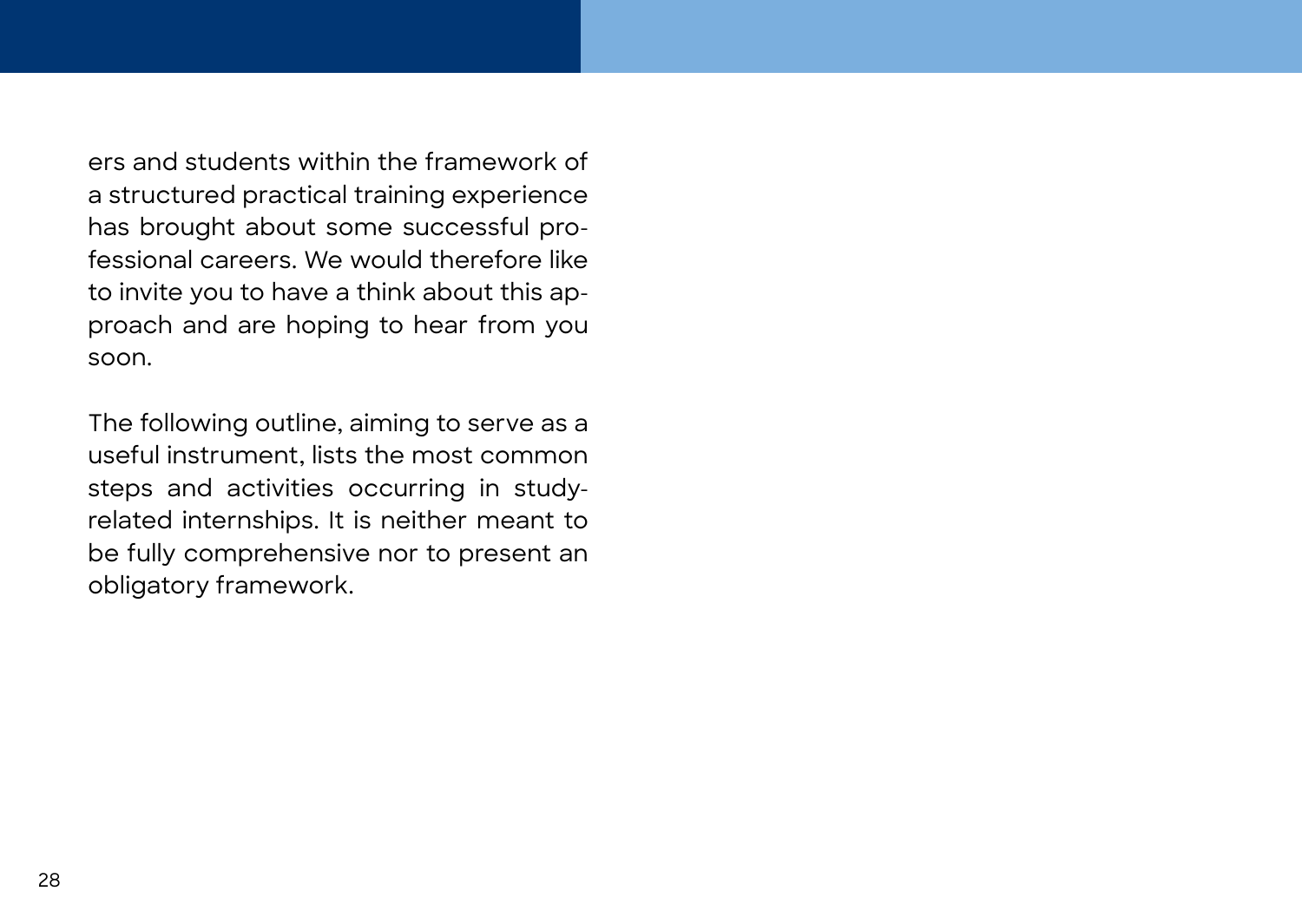#### <span id="page-28-0"></span>**Step by Step Checklist – The Way into Practical Training**

#### **I. Enquiry Stage**

- ‒ **Students may contact employers to find out if internship positions are available,**
- ‒ **and to enquire about application formalities**
- ‒ **Alternatively, students find internship positions/job offerings online or making use of the Online University Job Fair at** 
	- **→ [https://www.uni-bremen.de/en/career-center/jobs-internships/](https://www.uni-bremen.de/en/career-center/jobs-internships/job-fair) [job-fair](https://www.uni-bremen.de/en/career-center/jobs-internships/job-fair)**

#### **II. Application Stage**

‒ **Students send their application to employers**

#### **III. Screening Stage**

- ‒ **Upon request, students submit additional information, e.g. references**
- ‒ **(Telephone) Interview**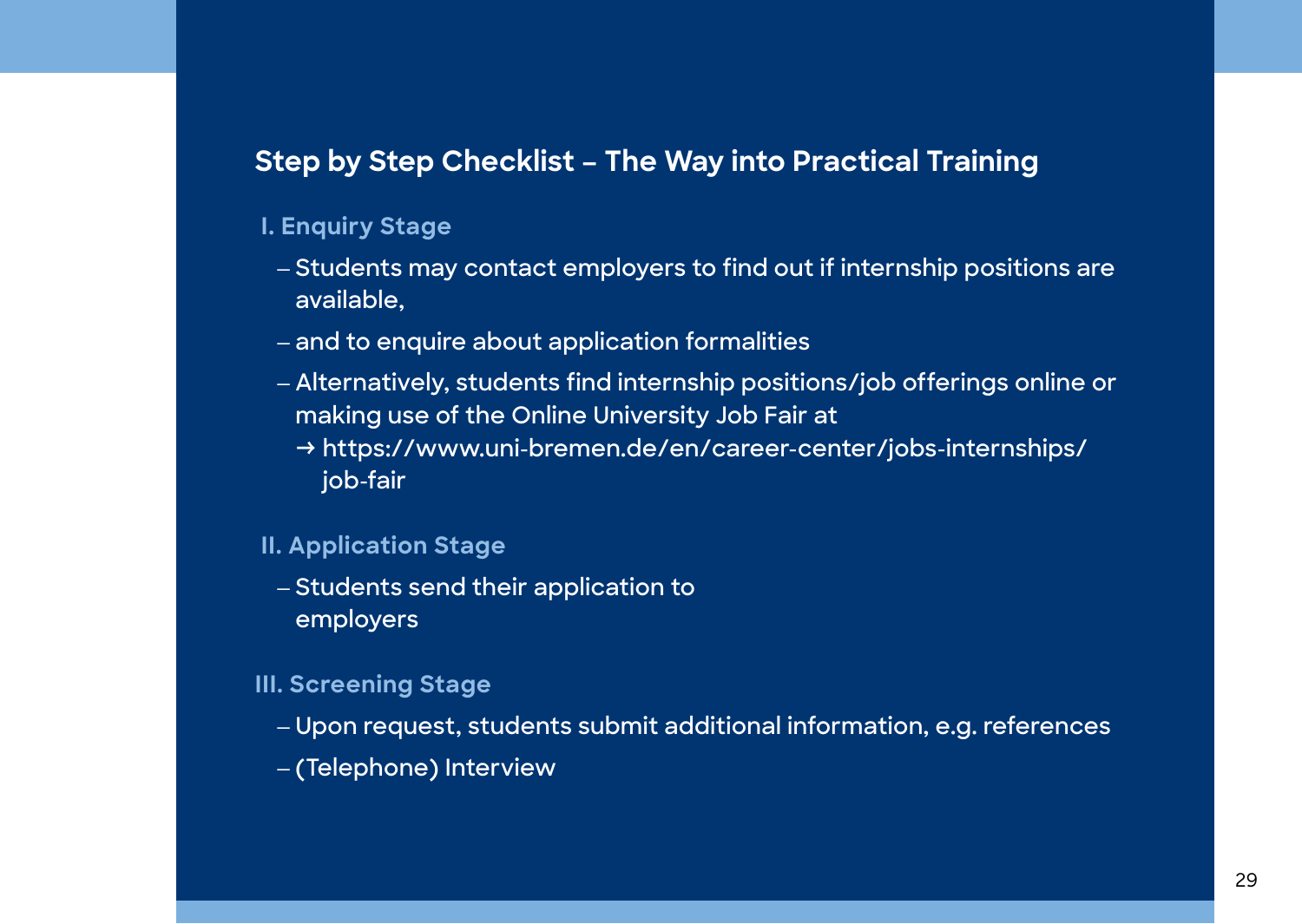#### **IV. Selection Process**

‒ **Employers make their choices and inform students about their decision and conditions**

#### **V. Acceptance Stage**

‒ **Students confirm acceptance of the position offered and the Internship agreement is signed**

#### **VI. Preparation Stage**

‒ **Students take care of visa applications, grant formalities, notifying their university about the internship, travel and arrival arrangements, and any other pre-departure issues (as applicable and/or necessary, with employer's support as needed (or as offered))**

#### **VII. Arrival Stage**

- ‒ **First day of work and introduction to the company/organisation**
- ‒ **Familiarisation, housing arrangements, setting up a bank account, registration with national/local authorities as required**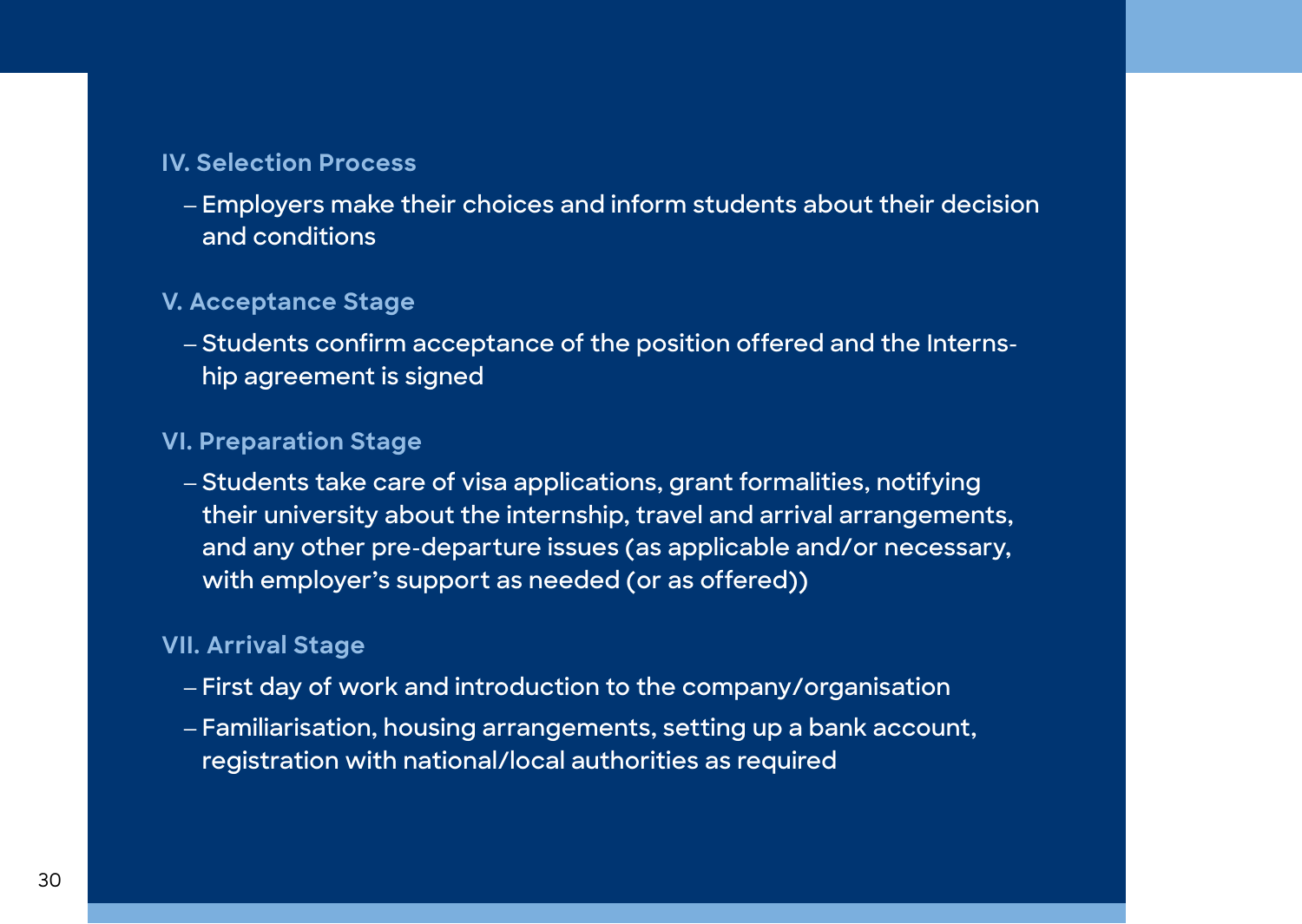#### **VIII. Practical Training Stage**

- ‒ **Integration of trainee into employer's work processes**
- ‒ **Common phases: Introduction to and learning about the company routines, adjusting to the position, rotating through departments, integrating into the team(s), hands-on training, attending meetings and intra-company trainings, taking on special assignments, interaction with supervisor**
- ‒ **Generation of an internship diary and/or feedback to home university, mid-term evaluation as agreed upon (trainee's duty)**
- ‒ **Final on-site evaluation**

#### **IX. Post-Return Evaluation Stage**

- ‒ **Trainee reporting back to university staff**
- ‒ **Trainee presenting experiences and insights to fellow students**
- ‒ **Trainee taking care of formalities, e.g. tax forms etc. (as applicable and/or necessary, with employer's support as needed)**